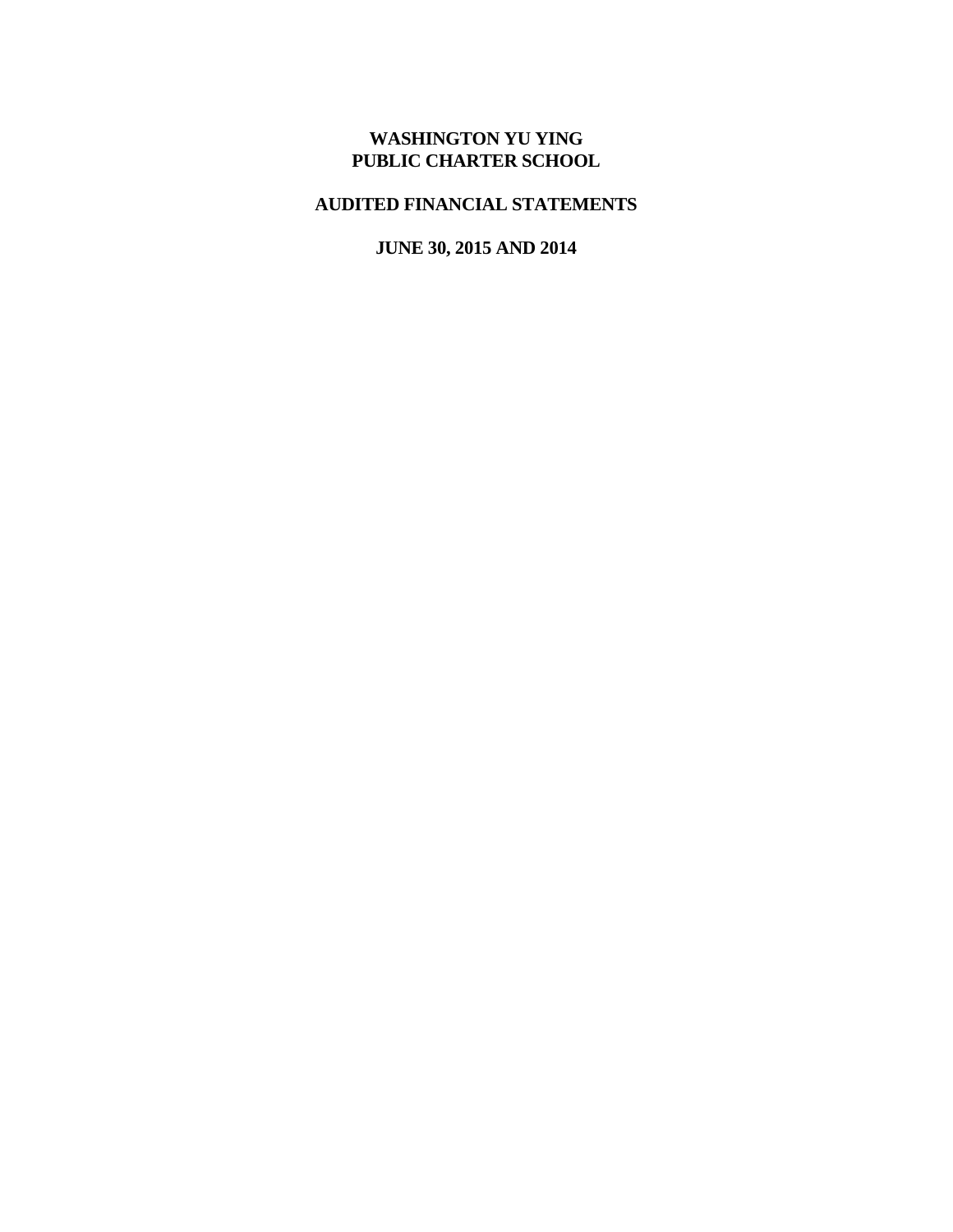## **TABLE OF CONTENTS**

|                                                                                                                                                                                                                             | Page No        |
|-----------------------------------------------------------------------------------------------------------------------------------------------------------------------------------------------------------------------------|----------------|
| <b>INDEPENDENT AUDITOR'S REPORT</b>                                                                                                                                                                                         | $1-2$          |
| <b>FINANCIAL STATEMENTS</b>                                                                                                                                                                                                 |                |
| <b>Statements of Financial Position</b>                                                                                                                                                                                     | 3              |
| <b>Statements of Activities</b>                                                                                                                                                                                             | $\overline{4}$ |
| <b>Statements of Functional Expenses</b>                                                                                                                                                                                    | $5-6$          |
| <b>Statements of Cash Flows</b>                                                                                                                                                                                             | 7              |
| Notes to the Financial Statements                                                                                                                                                                                           | $8 - 17$       |
| REPORTS AND SCHEDULES REQUIRED BY OMB CIRCULAR A-133                                                                                                                                                                        |                |
| Independent Auditor's Report on Internal Control Over<br>Financial Reporting and on Compliance and Other Matters<br>Based on an Audit of Financial Statements Performed in<br>Accordance with Government Auditing Standards | 18-19          |
| Independent Auditor's Report on Compliance for Each<br>Major Program and on Internal Control over Compliance<br>Required by OMB Circular A-133                                                                              | $20 - 21$      |
| Schedule of Expenditures of Federal Awards                                                                                                                                                                                  | 22             |
| Notes to the Schedule of Expenditures of Federal Awards                                                                                                                                                                     | 23             |
| Schedule of Findings and Questioned Costs                                                                                                                                                                                   | $24 - 25$      |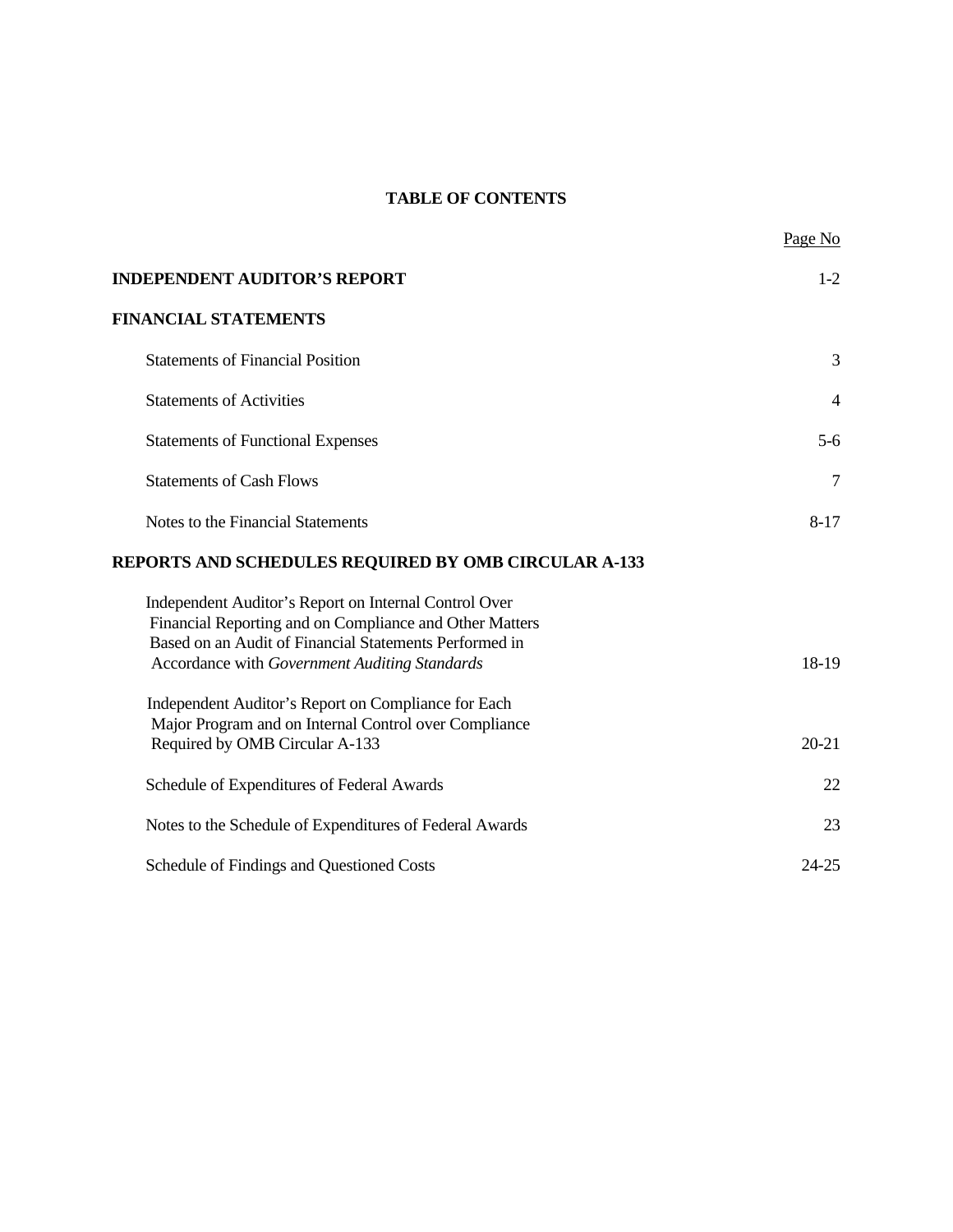

1730 Rhode Island Avenue, NW Suite 800 Washington, DC 20036 (202) 296-3306 Fax: (202) 296-0059

Independent Auditor's Report

The Board of Directors Washington Yu Ying Public Charter School Washington, DC

## **Report on the Financial Statements**

We have audited the accompanying financial statements of Washington Yu Ying Public Charter School ("Yu Ying"), which comprise the statements of financial position as of June 30, 2015 and 2014, and the related statements of activities, functional expenses, and cash flows for the years then ended, and the related notes to the financial statements.

## **Management's Responsibility for the Financial Statements**

Management is responsible for the preparation and fair presentation of these financial statements in accordance with accounting principles generally accepted in the United States of America; this includes the design, implementation, and maintenance of internal control relevant to the preparation and fair presentation of financial statements that are free from material misstatement, whether due to fraud or error.

### **Auditor's Responsibility**

Our responsibility is to express an opinion on these financial statements based on our audit. We conducted our audit in accordance with auditing standards generally accepted in the United States of America and the standards applicable to financial audits contained in *Government Auditing Standards,* issued by the Comptroller General of the United States. Those standards require that we plan and perform the audit to obtain reasonable assurance about whether the financial statements are free from material misstatement. An audit involves performing procedures to obtain audit evidence about the amounts and disclosures in the financial statements. The procedures selected depend on the auditor's judgment, including the assessment of the risks of material misstatement of the financial statements, whether due to fraud or error. In making those risk assessments, the auditor considers internal control relevant to the entity's preparation and fair presentation of the financial statements in order to design audit procedures that are appropriate in the circumstances, but not for the purpose of expressing an opinion on the effectiveness of the entity's internal control. Accordingly, we express no such opinion. An audit also includes evaluating the appropriateness of accounting policies used and the reasonableness of significant accounting estimates made by management, as well as evaluating the overall presentation of the financial statements.

We believe that the audit evidence we have obtained is sufficient and appropriate to provide a basis for our audit opinion.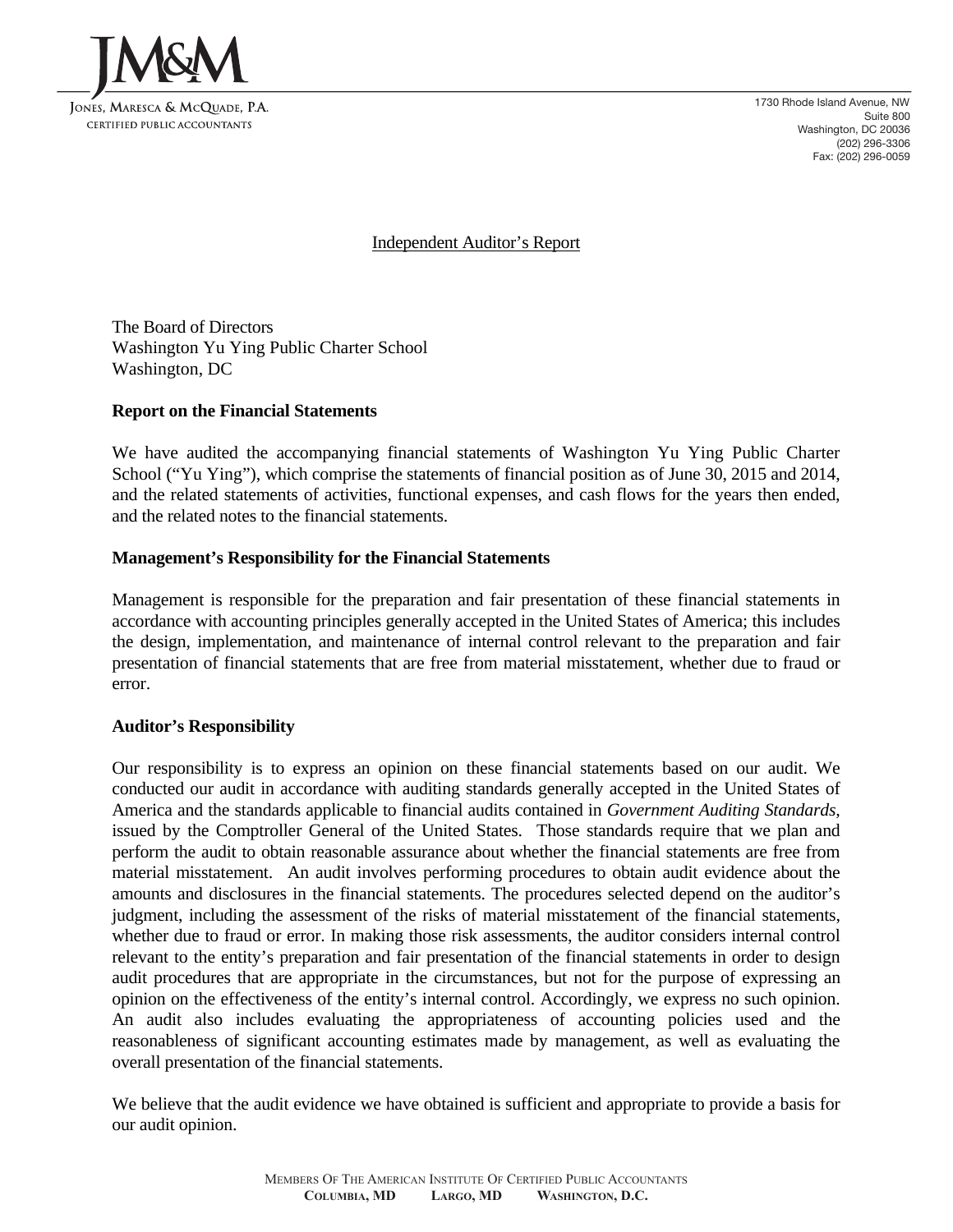Independent Auditor's Report Page 2

## **Opinion**

In our opinion, the 2015 financial statements referred to above present fairly, in all material respects, the financial position of Washington Yu Ying Public Charter School as of June 30, 2015, and the changes in its net assets and its cash flows for the year then ended in accordance with accounting principles generally accepted in the United States of America.

## **Prior Period Financial Statements**

The financial statements as of June 30, 2014, were audited by McQuade Brennan, LLP, who merged with Jones, Maresca & McQuade, P.A. as of February 1, 2015 and whose report dated October 14, 2014, expressed an unmodified opinion on these statements.

## **Other Matters**

## *Other Information*

Our audits were conducted for the purpose of forming an opinion on the financial statements as a whole. The accompanying schedule of expenditures of federal awards, as required by Office of Management and Budget Circular A-133, *Audits of States, Local Governments, and Non-Profit Organizations*, is presented for purposes of additional analysis and is not a required part of the financial statements. Such information is the responsibility of management and was derived from and relates directly to the underlying accounting and other records used to prepare the financial statements. The information has been subjected to the auditing procedures applied in the audit of the financial statements and certain additional procedures, including comparing and reconciling such information directly to the underlying accounting and other records used to prepare the financial statements or to the financial statements themselves, and other additional procedures in accordance with auditing standards generally accepted in the United States of America. In our opinion, the information is fairly stated, in all material respects, in relation to the financial statements as a whole.

## **Other Reporting Required by** *Government Auditing Standards*

In accordance with *Government Auditing Standards*, we have also issued our report dated October 15, 2015 on our consideration of Yu Ying's internal control over financial reporting and on our tests of its compliance with certain provisions of laws, regulations, contracts, and grant agreements and other matters. The purpose of that report is to describe the scope of our testing of internal control over financial reporting and compliance and the results of that testing, and not to provide an opinion on internal control over financial reporting or on compliance. That report is an integral part of an audit performed in accordance with *Government Auditing Standards* in considering Yu Ying's internal control over financial reporting and compliance.

Jam Marina & M'Quade PA

Washington, DC October 15, 2015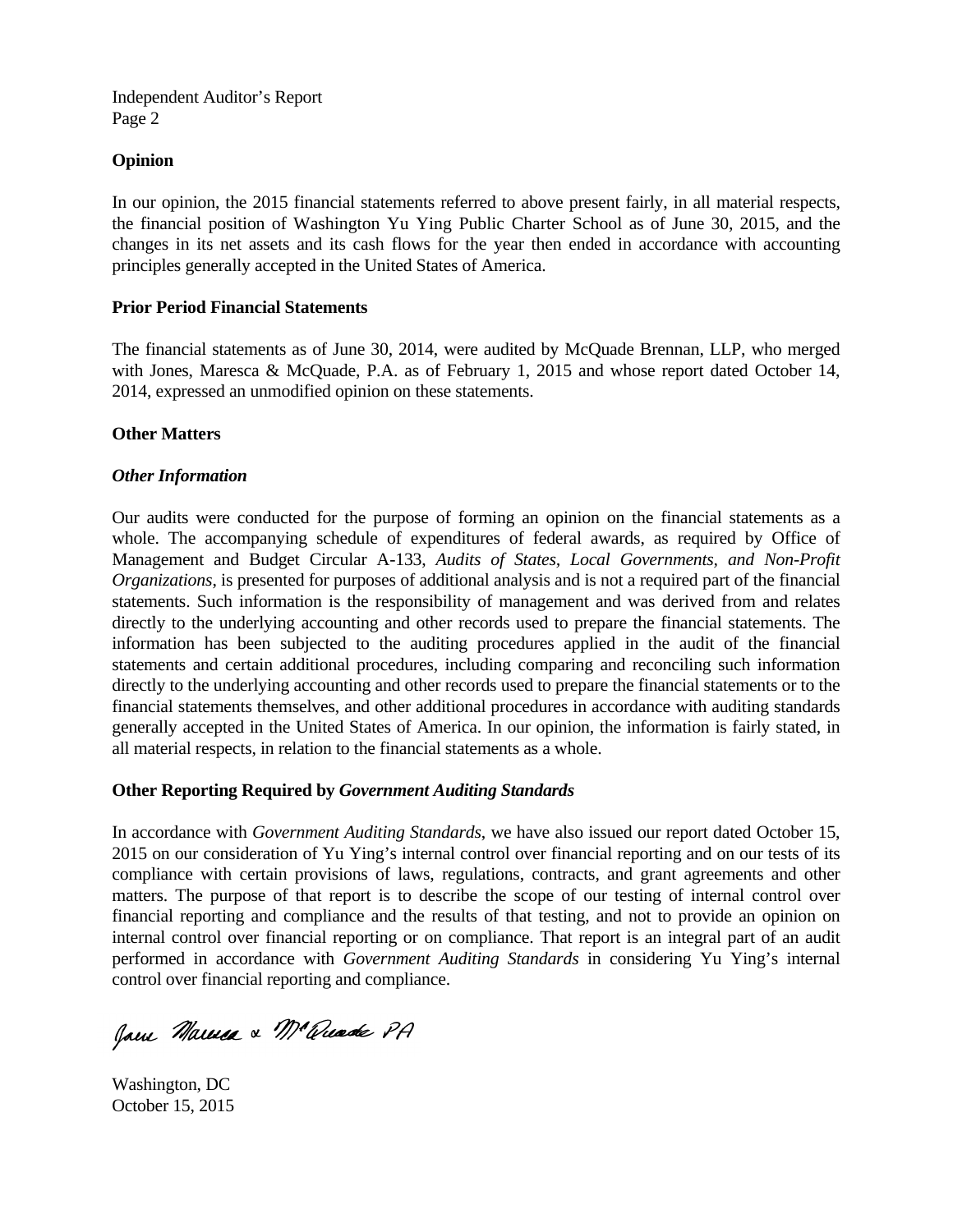## **WASHINGTON YU YING PUBLIC CHARTER SCHOOL STATEMENTS OF FINANCIAL POSITION JUNE 30, 2015 AND 2014**

|                                                                                | 2015                       | 2014               |
|--------------------------------------------------------------------------------|----------------------------|--------------------|
| <b>ASSETS</b>                                                                  |                            |                    |
|                                                                                |                            |                    |
| <b>CURRENT ASSETS</b>                                                          |                            |                    |
| Cash and cash equivalents                                                      | $\mathcal{S}$<br>5,485,063 | \$<br>5,059,245    |
| Cash and cash equivalents restricted by debt agreements                        |                            | 318,032            |
| Grants receivable                                                              | 183,719                    | 217,105            |
| Accounts receivable                                                            | 9,516                      | 2,407              |
| Prepaid expenses                                                               | 101,022                    | 92,146             |
| Security deposits                                                              | 3,395                      | 20,635             |
| Total current assets                                                           | 5,782,715                  | 5,709,570          |
| <b>LONG TERM ASSETS</b>                                                        |                            |                    |
| Property and equipment, net                                                    | 16,303,654                 | 14,574,663         |
| Unamortized loan costs, net                                                    | 253,388                    | 337,114            |
| Total long term assets                                                         | 16,557,042                 | 14,911,777         |
| <b>TOTAL ASSETS</b>                                                            | 22,339,757                 | 20,621,347<br>\$   |
| <b>LIABILITIES AND NET ASSETS</b>                                              |                            |                    |
|                                                                                |                            |                    |
| <b>CURRENT LIABILITIES</b>                                                     | \$<br>284,493              | \$                 |
| Accounts payable and accrued expenses<br>Accrued salaries and related expenses | 289,835                    | 529,211<br>258,302 |
| Deferred revenue                                                               | 5,665                      | 260,348            |
| Capital lease obligation, current                                              | 8,816                      |                    |
| Current maturity of long-term debt                                             | 394,664                    | 780,495            |
| Total current liabilities                                                      | 983,473                    | 1,828,356          |
| <b>NONCURRENT LIABILITIES</b>                                                  |                            |                    |
| Interest rate swap                                                             | 198,350                    |                    |
| Capital lease obligation, net of current portion                               | 35,463                     |                    |
| Long-term debt, net of current portion                                         | 12,863,008                 | 11,252,430         |
| Total noncurrent liabilities                                                   | 13,096,821                 | 11,252,430         |
|                                                                                |                            |                    |
| <b>TOTAL LIABILITIES</b>                                                       | 14,080,294                 | 13,080,786         |
| <b>NET ASSETS</b>                                                              |                            |                    |
| Unrestricted                                                                   | 8,207,464                  | 7,389,162          |
| Temporarily restricted                                                         | 51,999                     | 151,399            |
| Total net assets                                                               | 8,259,463                  | 7,540,561          |
| TOTAL LIABILITIES AND NET ASSETS                                               | 22,339,757<br>\$           | \$<br>20,621,347   |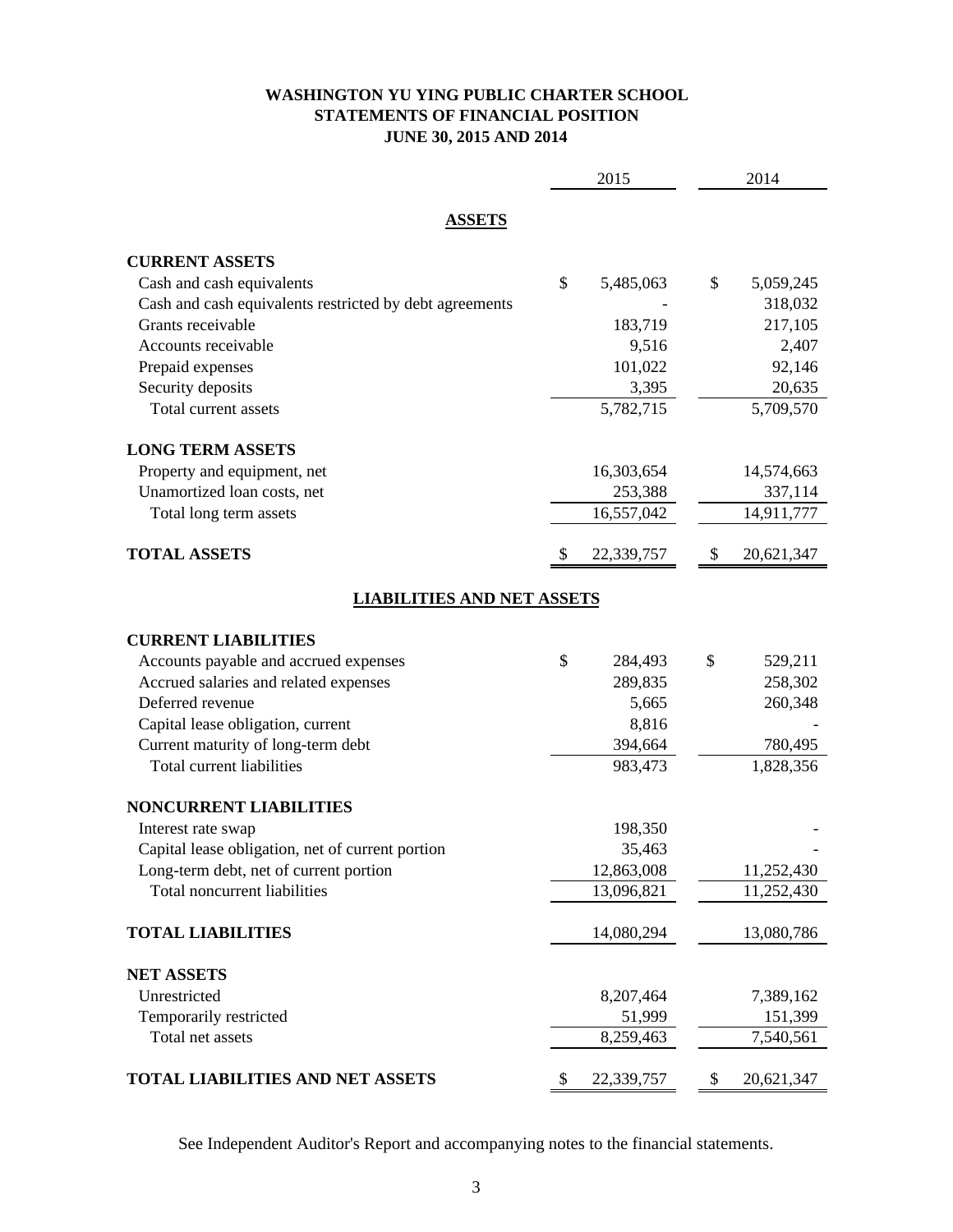#### **WASHINGTON YU YING PUBLIC CHARTER SCHOOL STATEMENTS OF ACTIVITIES YEARS ENDED JUNE 30, 2015 AND 2014**

|                                            |                 | 2015<br>2014 |                  |                 |               |                 |
|--------------------------------------------|-----------------|--------------|------------------|-----------------|---------------|-----------------|
|                                            |                 | Temporarily  |                  |                 |               |                 |
|                                            | Unrestricted    | Restricted   | Total            | Unrestricted    | Restricted    | Total           |
| <b>REVENUE AND SUPPORT</b>                 |                 |              |                  |                 |               |                 |
| Per pupil appropriations                   | \$<br>6,644,718 | \$           | \$<br>6,644,718  | \$<br>6,176,279 | \$            | \$<br>6,176,279 |
| Per pupil facility allowance               | 1,622,016       |              | 1,622,016        | 1,533,000       |               | 1,533,000       |
| Federal entitlements and grants            | 602,084         |              | 602,084          | 377,577         |               | 377,577         |
| Other grants and contributions             | 150,673         | 15,255       | 165,928          | 56,321          | 161,740       | 218,061         |
| Donated services and materials             | 86,426          |              | 86,426           | 245,573         |               | 245,573         |
| Program service fees                       | 832,338         |              | 832,338          | 825,049         |               | 825,049         |
| Interest                                   | 3,375           |              | 3,375            | 4,733           |               | 4,733           |
| Change in fair value of interest rate swap | (198, 350)      |              | (198, 350)       |                 |               |                 |
| Other revenues                             | 6,201           |              | 6,201            | 3,517           |               | 3,517           |
| Net assets released from restrictions      | 114,655         | (114, 655)   |                  | 43,603          | (43, 603)     |                 |
| Total revenue and support                  | 9,864,136       | (99, 400)    | 9,764,736        | 9,265,652       | 118,137       | 9,383,789       |
| <b>EXPENSES</b>                            |                 |              |                  |                 |               |                 |
| Program/Educational services               | 7,252,473       |              | 7,252,473        | 6,259,486       |               | 6,259,486       |
| Management and general                     | 1,621,797       |              | 1,621,797        | 1,341,873       |               | 1,341,873       |
| Fundraising                                | 171,564         |              | 171,564          | 161,343         |               | 161,343         |
| Total expenses                             | 9,045,834       |              | 9,045,834        | 7,762,702       |               | 7,762,702       |
| <b>CHANGE IN NET ASSETS</b>                | 818,302         | (99,400)     | 718,902          | 1,502,950       | 118,137       | 1,621,087       |
| NET ASSETS, beginning of year              | 7,389,162       | 151,399      | 7,540,561        | 5,886,212       | 33,262        | 5,919,474       |
| NET ASSETS, end of year                    | 8,207,464<br>P. | 51,999<br>\$ | 8,259,463<br>\$. | 7,389,162<br>S. | 151,399<br>S, | 7,540,561<br>S  |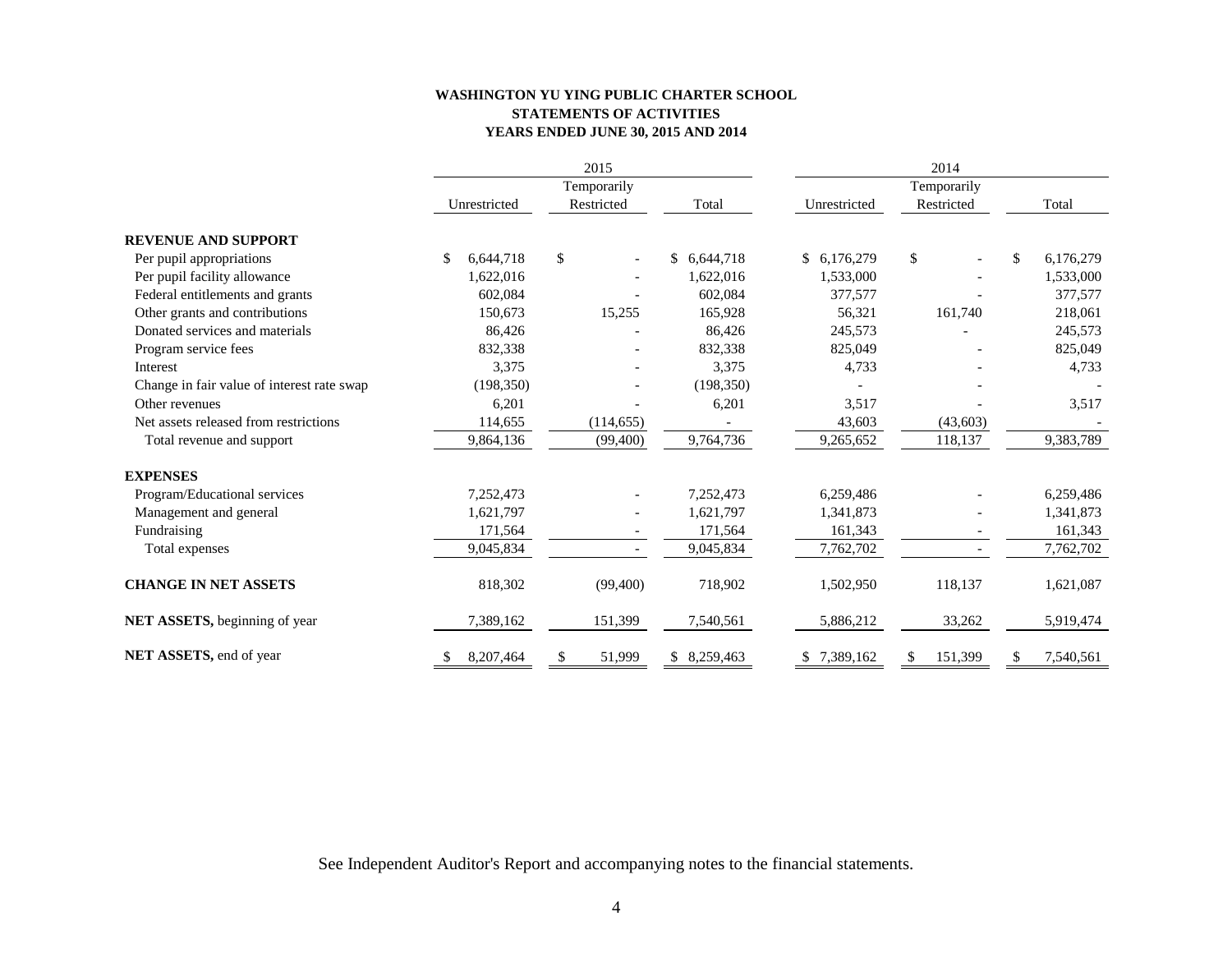#### **WASHINGTON YU YING PUBLIC CHARTER SCHOOL STATEMENT OF FUNCTIONAL EXPENSES YEAR ENDED JUNE 30, 2015**

|                                          | <b>Supporting Services</b>     |                                  |                         |                   |
|------------------------------------------|--------------------------------|----------------------------------|-------------------------|-------------------|
|                                          | Program/<br><b>Educational</b> | <b>Management</b><br>and General |                         | <b>Total</b>      |
|                                          |                                |                                  | <b>Fundraising</b>      |                   |
| <b>Personnel Costs</b>                   |                                |                                  |                         |                   |
| <b>Salaries</b>                          | \$<br>4,015,330                | \$<br>745,915                    | \$<br>108,977           | \$<br>4,870,222   |
| Employee benefits                        | 407,100                        | 75,351                           | 11,049                  | 493,500           |
| Payroll taxes                            | 280,742                        | 52,136                           | 7,619                   | 340,497           |
| Professional development                 | 116,190                        | 21,577                           | 3,153                   | 140,920           |
| Other staff-related expense              | 72,760                         | 13,512                           | 1,975                   | 88,247            |
| <b>Total Personnel Costs</b>             | 4,892,122                      | 908,491                          | 132,773                 | 5,933,386         |
| <b>Direct Student Costs</b>              |                                |                                  |                         |                   |
| Supplies, materials, snacks              | 164,920                        |                                  |                         | 164,920           |
| Fieldwork and other transportation       | 50,059                         |                                  |                         | 50,059            |
| Contracted instruction fees              | 159,182                        |                                  |                         | 159,182           |
| Textbooks                                | 33,818                         |                                  |                         | 33,818            |
| Student assessments                      | 17,559                         |                                  |                         | 17,559            |
| Student food service program             | 174,823                        |                                  |                         | 174,823           |
| Other student costs                      | 15,819                         |                                  |                         | 15,819            |
| <b>Total Direct Student Costs</b>        | 616,180                        |                                  |                         | 616,180           |
| <b>Occupancy Expense</b>                 |                                |                                  |                         |                   |
| Rent                                     | 14,942                         | 2,774                            | 406                     | 18,122            |
| Maintenance and repairs                  | 53,732                         | 9,979                            | 1,458                   | 65,169            |
| Utilities and garbage removal            | 89,529                         | 16,626                           | 2,430                   | 108,585           |
| Contracted building services             | 131,309                        | 24,384                           | 3,564                   | 159,257           |
| Facilities consulting services           | 4,143                          | 770                              | 112                     | 5,025             |
| Janitorial supplies                      | 15,027                         | 2,791                            | 408                     | 18,226            |
| Depreciation and amortization-facilities | 568,388                        | 105,552                          | 15,426                  | 689,366           |
| Interest                                 | 206,753                        | 38,395                           | 5,611                   | 250,759           |
| <b>Total Occupancy Expense</b>           | 1,083,823                      | 201,271                          | 29,415                  | 1,314,509         |
| <b>Office Expense</b>                    |                                |                                  |                         |                   |
| Office supplies                          | 37,394                         | 6,945                            | 1,015                   | 45,354            |
| Office expense and equipment rental      | 10,541                         | 1,958                            | 286                     | 12,785            |
| Telephone                                | 17,312                         | 3,215                            | 470                     | 20,997            |
| Postage                                  | 3,429                          | 637                              | 93                      | 4,159             |
| Printing and copying                     | 7,049                          | 1,309                            | 191                     | 8,549             |
| Computer support expenses                | 22,115                         | 4,106                            | 600                     | 26,821            |
| <b>Total Office Expense</b>              | 97,840                         | 18,170                           | 2,655                   | 118,665           |
| <b>General Expense</b>                   |                                |                                  |                         |                   |
| Insurance                                | 39,561                         | 7,346                            | 1,074                   | 47,981            |
| Authorizer fees                          |                                | 95,646                           |                         | 95,646            |
| Accounting, auditing and payroll         |                                | 147,234                          |                         | 147,234           |
| Legal fees                               | 6,000                          | 38,457                           |                         | 44,457            |
| Other professional and fundraising fees  | 31,340                         | 41,086                           | 913                     | 73,339            |
| Dues, fees, and fines                    | 189,024                        | 44,831                           | 4,294                   | 238,149           |
| Other general expense                    | 197,986                        | 15,136                           |                         | 213,122           |
| Donated services                         | 16,202                         | 66,485                           | 440                     | 83,127            |
| Donated materials                        | 50                             | 3,250                            |                         | 3,300             |
| Depreciation - operating assets          | 82,345                         | 34,394                           |                         | 116,739           |
| <b>Total General Expense</b>             | 562,508                        | 493,865                          | 6,721                   | 1,063,094         |
| <b>Total Expenses</b>                    | \$<br>7,252,473                | \$<br>1,621,797                  | $\mathbb{S}$<br>171,564 | $\$$<br>9,045,834 |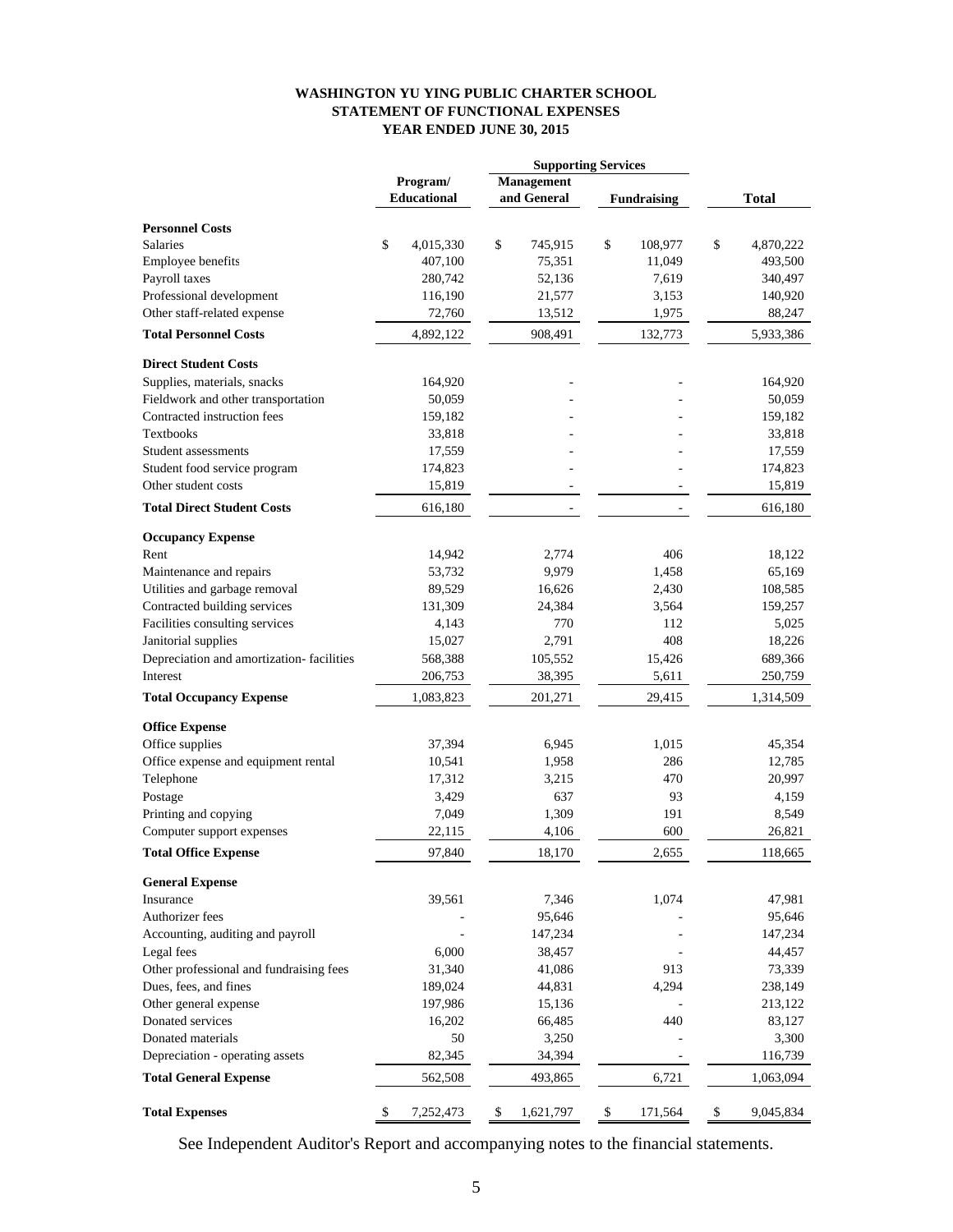### **WASHINGTON YU YING PUBLIC CHARTER SCHOOL STATEMENT OF FUNCTIONAL EXPENSES YEAR ENDED JUNE 30, 2014**

|                                                         |                     | <b>Supporting Services</b> |                  |                  |                     |
|---------------------------------------------------------|---------------------|----------------------------|------------------|------------------|---------------------|
|                                                         | Program/            |                            | Management       |                  |                     |
|                                                         | Educational         |                            | and General      | Fundraising      | Total               |
| <b>Personnel Costs</b>                                  |                     |                            |                  |                  |                     |
| <b>Salaries</b>                                         | \$<br>3,594,524     | \$                         | 535,154          | \$<br>105,698    | \$<br>4,235,376     |
| Employee benefits                                       | 316,552             |                            | 47,128           | 9,308            | 372,988             |
| Payroll taxes                                           |                     |                            |                  |                  |                     |
|                                                         | 269,656             |                            | 40,146           | 7,929            | 317,731             |
| Professional development<br>Other staff-related expense | 76,164              |                            | 11,339           | 2,240            | 89,743              |
| <b>Total Personnel Costs</b>                            | 61,628<br>4,318,524 |                            | 9,175<br>642,942 | 1,812<br>126,987 | 72,615<br>5,088,453 |
|                                                         |                     |                            |                  |                  |                     |
| <b>Direct Student Costs</b>                             |                     |                            |                  |                  |                     |
| Supplies, materials, snacks                             | 183,658             |                            |                  |                  | 183,658             |
| Fieldwork and other transportation                      | 44,435              |                            |                  |                  | 44,435              |
| Contracted instruction fees                             | 187,675             |                            |                  |                  | 187,675             |
| <b>Textbooks</b>                                        | 11,869              |                            |                  |                  | 11,869              |
| Student assessments                                     | 12,808              |                            |                  |                  | 12,808              |
| Student food service program                            | 118,806             |                            |                  |                  | 118,806             |
| Other student costs                                     | 21,756              |                            |                  |                  | 21,756              |
| <b>Total Direct Student Costs</b>                       | 581,007             |                            |                  |                  | 581,007             |
| <b>Occupancy Expense</b>                                |                     |                            |                  |                  |                     |
| Maintenance and repairs                                 | 73,506              |                            | 10,944           | 2,161            | 86,611              |
| Utilities and garbage removal                           | 71,178              |                            | 10,597           | 2,093            | 83,868              |
| Contracted building services                            | 112,644             |                            | 16,770           | 3,312            | 132,726             |
| Janitorial supplies                                     | 11,955              |                            | 1,780            | 353              | 14,088              |
| Depreciation and amortization - facilities              | 267,983             |                            | 39,897           | 7,881            | 315,761             |
| Interest                                                | 434,975             |                            | 64,759           | 12,791           | 512,525             |
| <b>Total Occupancy Expense</b>                          | 972,241             |                            | 144,747          | 28,591           | 1,145,579           |
|                                                         |                     |                            |                  |                  |                     |
| <b>Office Expense</b>                                   |                     |                            |                  |                  |                     |
| Office supplies                                         | 22,859              |                            | 3,403            | 672              | 26,934              |
| Office expense and equipment rental                     | 18,904              |                            | 2,814            | 556              | 22,274              |
| Telephone                                               | 13,963              |                            | 2,079            | 411              | 16,453              |
| Postage                                                 | 2,228               |                            | 332              | 66               | 2,626               |
| Printing and copying                                    | 29,360              |                            | 4,371            | 863              | 34,594              |
| Computer support expenses                               | 23,731              |                            | 3,533            | 698              | 27,962              |
| <b>Total Office Expense</b>                             | 111,045             |                            | 16,532           | 3,266            | 130,843             |
| <b>General Expense</b>                                  |                     |                            |                  |                  |                     |
| Insurance                                               | 42,850              |                            | 6,380            | 1,260            | 50,490              |
| Authorizer fees                                         |                     |                            | 44,622           |                  | 44,622              |
| Accounting, auditing and payroll                        |                     |                            | 142,469          |                  | 142,469             |
| Legal fees                                              | 5,500               |                            | 8,764            |                  | 14,264              |
| Other professional and fundraising fees                 | 13,543              |                            | 40,880           | 603              | 55,026              |
| Dues, fees, and fines                                   | 14,830              |                            | 35,152           | 12               | 49,994              |
| Other general expense                                   | 109,216             |                            | 9,374            |                  | 118,590             |
| Donated services                                        | 21,517              |                            | 223,431          | 624              | 245,572             |
| Depreciation - operating assets                         | 69,213              |                            | 26,580           |                  | 95,793              |
| <b>Total General Expense</b>                            | 276,669             |                            | 537,652          | 2,499            | 816,820             |
|                                                         |                     |                            |                  |                  |                     |
| <b>Total Expenses</b>                                   | \$<br>6,259,486     | \$                         | 1,341,873        | \$<br>161,343    | \$<br>7,762,702     |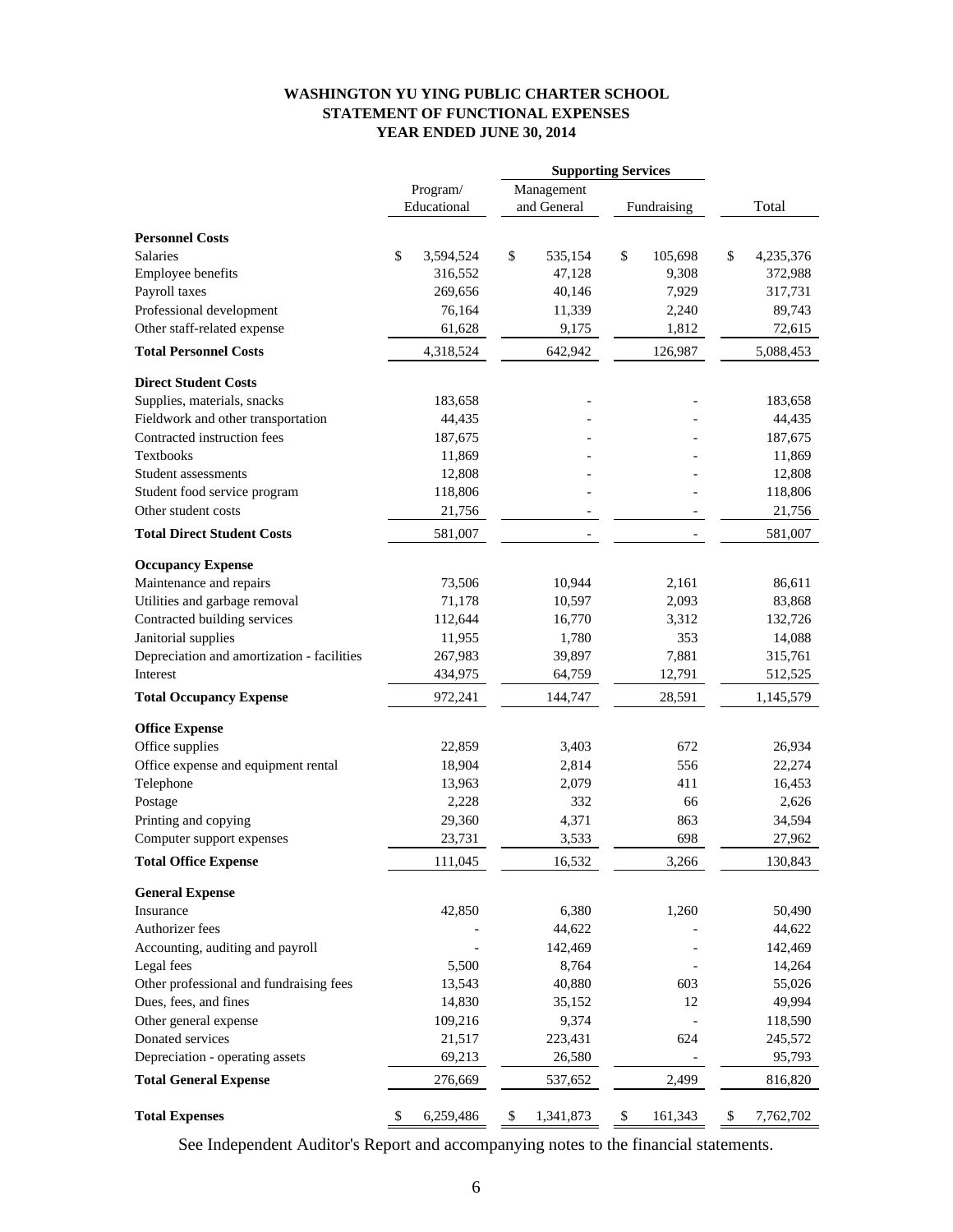## **WASHINGTON YU YING PUBLIC CHARTER SCHOOL STATEMENTS OF CASH FLOWS YEARS ENDED JUNE 30, 2015 AND 2014**

|                                                           |               | 2015          | 2014            |
|-----------------------------------------------------------|---------------|---------------|-----------------|
|                                                           |               |               |                 |
| <b>CASH FLOWS FROM OPERATING ACTIVITIES</b>               |               |               |                 |
| Change in net assets                                      | \$            | 718,902       | \$<br>1,621,087 |
| Adjustments to reconcile change in net assets to net cash |               |               |                 |
| provided by operating activities                          |               |               |                 |
| Depreciation and amortization                             |               | 806,105       | 411,554         |
| Change in fair value of interest rate swap                |               | 198,350       |                 |
| Decrease (increase) in assets:                            |               |               |                 |
| Cash and cash equivalents restricted by debt agreements   |               | 318,032       | (5,714)         |
| Grants receivable                                         |               | 33,386        | (117,626)       |
| Accounts receivable                                       |               | (7,109)       | 2,387           |
| Prepaid expenses                                          |               | (8, 876)      | (26, 838)       |
| Security deposits                                         |               | 17,240        | (17,240)        |
| (Decrease) increase in liabilities:                       |               |               |                 |
| Accounts payable and accrued expenses                     |               | (244, 718)    | 418,928         |
| Accrued salaries and expenses                             |               | 31,533        | 37,977          |
| Deferred revenue                                          |               | (254, 683)    | 3,696           |
| Net cash provided by operating activities                 |               | 1,608,162     | 2,328,211       |
| <b>CASH FLOWS FROM INVESTING ACTIVITIES</b>               |               |               |                 |
| Purchase of property and equipment                        |               | (2,141,617)   | (895,762)       |
| Net cash used by investing activities                     |               | (2, 141, 617) | (895, 762)      |
| <b>CASH FLOWS FROM FINANCING ACTIVITIES</b>               |               |               |                 |
| Capital lease obligation payments                         |               | (3,545)       |                 |
| Proceeds from issuance of debt                            |               | 13,515,000    |                 |
| Principal payments on debt                                |               | (749, 640)    | (420, 641)      |
| Refinancing of debt                                       |               | (11,540,613)  |                 |
| Loan costs incurred                                       |               | (261, 929)    |                 |
| Net cash provided by (used by) financing activities       |               | 959,273       | (420, 641)      |
| NET INCREASE IN CASH AND CASH EQUIVALENTS                 |               | 425,818       | 1,011,808       |
| CASH AND CASH EQUIVALENTS, beginning of year              |               | 5,059,245     | 4,047,437       |
| CASH AND CASH EQUIVALENTS, end of year                    | <sup>\$</sup> | 5,485,063     | \$<br>5,059,245 |
| <b>SUPPLEMENTAL DISCLOSURE OF CASH FLOW INFORMATION</b>   |               |               |                 |
| Cash paid for interest                                    | \$            | 249,608       | \$<br>500,057   |
| SUPPLEMENTAL DISCLOSURE OF NON CASH INFORMATION           |               |               |                 |
| Acquisition of equipment under capital lease              | \$            | 47,824        | \$              |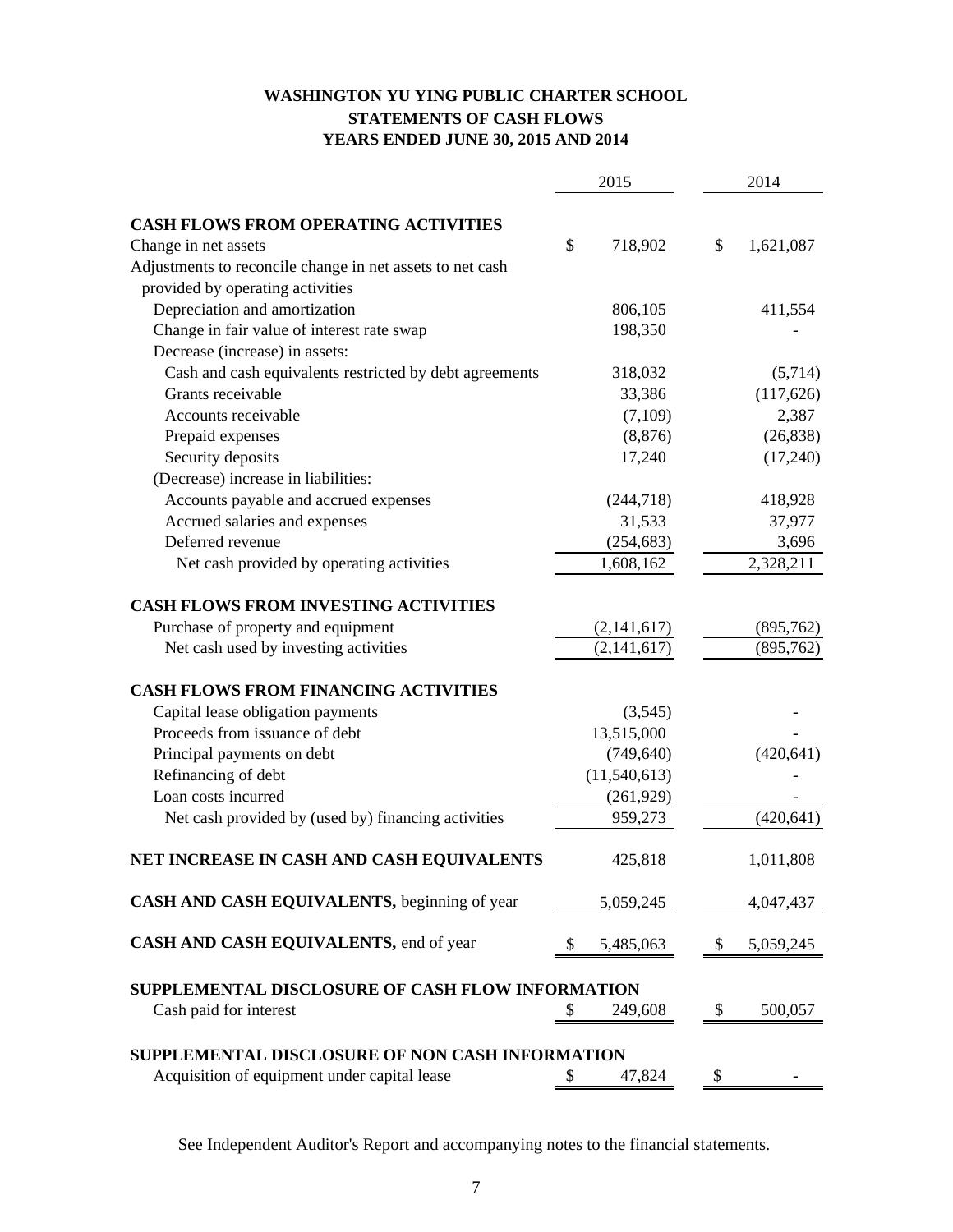## **NOTE A – ORGANIZATION AND NATURE OF BUSINESS**

Washington Yu Ying Public Charter School ("Yu Ying"), a District of Columbia not-for-profit Corporation, was incorporated on March 10, 2006, exclusively for educational purposes. Yu Ying operates as part of the District of Columbia Public School system. Yu Ying aims to spark the fire of lifelong learning by providing a world class education for students in our nation's capital. As the first public school in Washington, DC to offer Chinese language immersion, Yu Ying combines language immersion with the inquiry-based curricula of the International Baccalaureate Organization.

Yu Ying was founded on the premise that fluency in more than one language develops a greater ability to communicate with, and to understand other cultures and that Chinese is a language of the future. Chinese is spoken by one in five people on the planet. As our economic connections to China strengthen and our political destinies become more intertwined, Chinese is increasingly being identified as an important international language. Yu Ying students who graduate speaking Chinese fluently will be well-positioned to enter college and the job market.

Yu Ying's primary sources of support are local appropriations for Charter Schools from the District of Columbia Government.

#### Basic Programs

Yu Ying is on the leading edge of elementary education by combining a Chinese language immersion program with the state-of-the-art International Baccalaureate curriculum framework. Translated, Yu Ying means "nurturing excellence."

In January 2008, Yu Ying was granted its charter by the District of Columbia Public Charter School Board. When the school opened its doors to 130 students in September 2008, it was the only school of its kind, public or private, in the city and wider metropolitan area. That group of students, representing Pre-K, Kindergarten and First Grade, were the first to experience Yu Ying's innovative Chinese language immersion program: students learn all subjects in both languages. Each day they alternate between their Chinese and English classrooms which are led by native speakers of both languages.

Each year since its inception Yu Ying's student population has increased. During the year ending June 30, 2014, Yu Ying educated 511 students in grades pre-k 4 through 6th. During the year ending June 30, 2015, Yu Ying educated 528 students in grades pre-k 3 through 5th.

Yu Ying had a successful enrollment process in Spring 2015. Demand for this innovative program resulted in over 1,500 applications for about 67 spots for new families for the 2015-16 school year. Yu Ying welcomed 551 students for the upcoming school year.

Yu Ying's permanent campus includes a 44,000 square foot facility on three acres. Yu Ying originally financed the purchase of the building in 2011 and has many amenities, including a large nature center and a Chinese/English library. During 2014 and 2015, Yu Ying constructed additional classrooms, administrative space, and small group space to keep up with the growing demand and high student retention.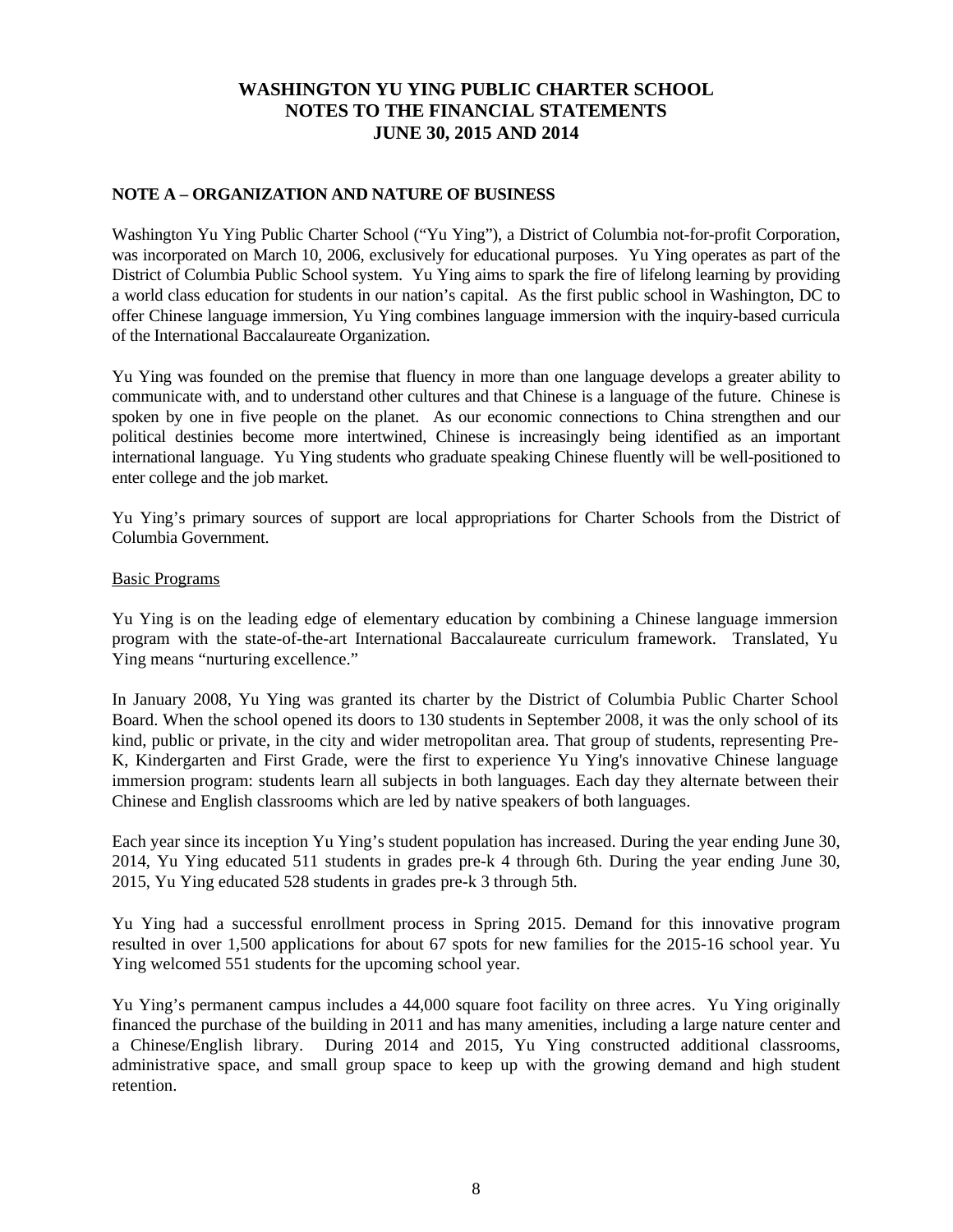(continued)

### **NOTE B – SUMMARY OF SIGNIFICANT ACCOUNTING POLICIES**

#### Basis of Presentation

Financial statement presentation follows Financial Accounting Standards Board (FASB) Accounting Standards Codification (ASC) Topic Not-for-Profit Entities. In accordance with the topic, Yu Ying reports information regarding its financial position and activities according to three classes of net assets: unrestricted net assets, temporarily restricted net assets, and permanently restricted net assets.

*Unrestricted Net Assets* – Net assets not subject to donor-imposed stipulations

*Temporarily Restricted Net Assets* – Net assets subject to donor-imposed stipulations that may or will be met by either actions of Yu Ying and/or the passage of time

*Permanently Restricted Net Assets* – Net assets subject to donor-imposed stipulations that they be maintained permanently by Yu Ying. Yu Ying had no permanently restricted net assets during the years ended June 30, 2015 and 2014.

#### Basis of Accounting

Yu Ying's financial statements are prepared on the accrual basis of accounting. Therefore, revenue and related assets are recognized when earned and expenses and related liabilities are recognized as the obligations are incurred.

#### Use of Estimates

Management uses estimates and assumptions in preparing financial statements in accordance with accounting principles generally accepted in the United States of America. Those estimates and assumptions affect the reported amounts of assets and liabilities, the disclosures of contingent assets and liabilities, and the reported amounts of revenues and expenses. Actual results could vary from the estimates that were assumed in preparing the financial statements.

#### Cash and Cash Equivalents

For the purposes of the statement of cash flows, Yu Ying considers all highly liquid instruments purchased with an original maturity of less than three months and money market funds to be cash equivalents.

#### Cash and Cash Equivalents Restricted by Debt Agreements

Cash and cash equivalents restricted by debt agreements is comprised of cash and cash equivalents held by trustee or authority to fund the current portion of debt service and a required financing reserve account.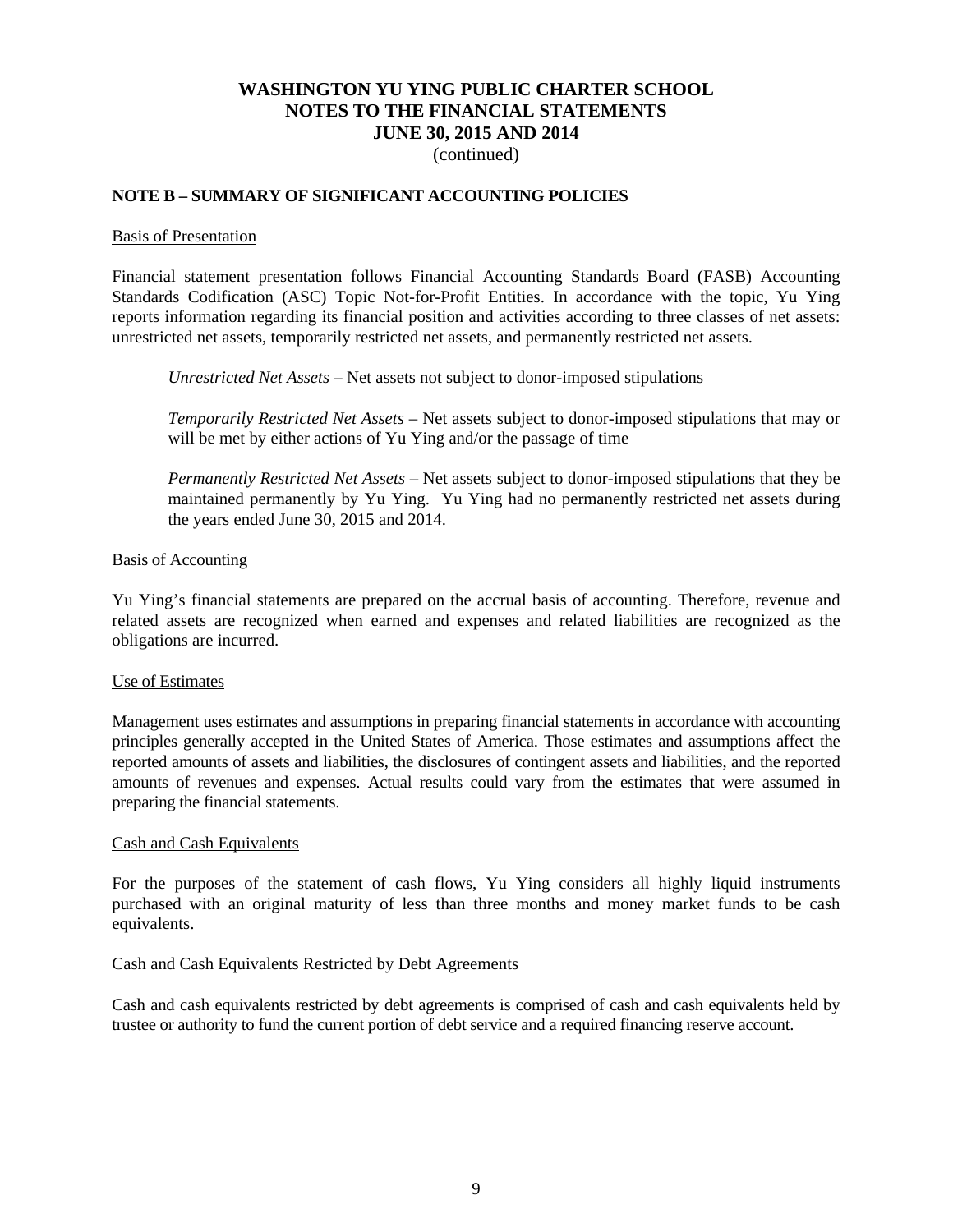(continued)

### **NOTE B – SUMMARY OF SIGNIFICANT ACCOUNTING POLICIES** – continued

#### Accounts and Grants Receivable

Yu Ying's grants receivable consist of unsecured amounts due from public funding sources whose ability to pay are subject to appropriations. Yu Ying performs ongoing credit evaluations of its funding sources and generally does not require collateral. Due to the nature of funding from the federal government and the District of Columbia, management believes that all grants receivable will be collected; therefore, no allowance for bad debt has been recorded.

Accounts receivables related to program service fees are recognized as revenue on the accrual basis of accounting at the time the program activity has occurred. Credit is extended for a period of 60 days with no interest accrual at which time payment is considered delinquent. Accounts receivables are written off as uncollectible when payment has not been received after 180 days.

#### Property and Equipment

Property and equipment are carried at cost or, if donated, at the approximate fair value at the date of donation. Yu Ying capitalizes all expenditures for property and equipment over \$1,000. Depreciation is computed using the straight line method over the estimated useful lives of the assets, which ranges from 3 to 40 years. When assets are sold or otherwise disposed of, the asset and related accumulated depreciation and amortization are removed from the accounts, and any remaining gain or loss is included in operations. Repairs and maintenance are charged to expense when incurred.

#### Unamortized Loan Costs

Loan costs incurred in securing debt have been capitalized. These costs are amortized over the remaining period of the loan, which approximates the interest method.

#### Contributions

Contributions received are recorded as unrestricted, temporarily restricted or permanently restricted support, depending on the existence and/or nature of any donor restrictions. When a restriction expires (that is, when a stipulated time restriction ends or the purpose of the restriction is accomplished), temporarily restricted net assets are reclassified to unrestricted net assets and reported in the Statement of Activities as net assets released from restrictions. Restricted contributions whose restrictions are met in the same reporting period are shown as unrestricted contributions.

#### Grants

Grant revenues are received primarily from the District of Columbia Government. The grants are subject to audit by the grantor agencies. Such audits could result in a request for reimbursement by the agency for expenditures disallowed under the terms and conditions of the appropriate grantor. No provision for possible adjustment has been made in the accompanying financial statements because, in the opinion of management, such adjustment, if any, would not have a material effect on the financial statements.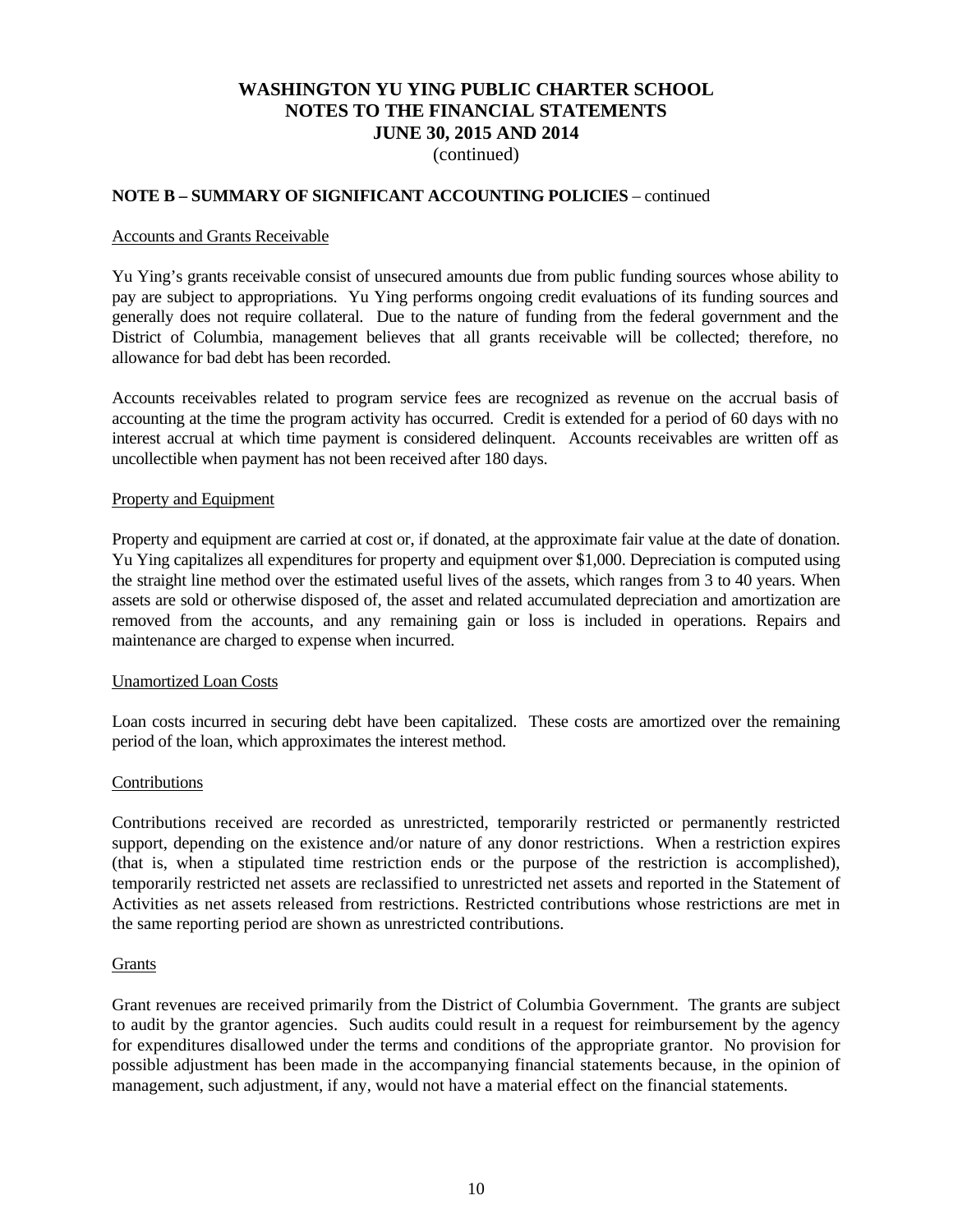(continued)

### **NOTE B – SUMMARY OF SIGNIFICANT ACCOUNTING POLICIES** – continued

#### Program Service Fees

Program Service Fee revenue is primarily from before and after care programs, paid meals, and other programs and is recognized when earned.

#### Deferred Revenues

Deferred revenues result from per pupil appropriated income and other income received in the current fiscal year and deferred until the next fiscal year in which the service is provided.

#### Functional Expenses

The costs of providing Yu Ying's various programs and supporting services have been summarized on a functional basis in the accompanying Statements of Activities. Accordingly, certain costs have been allocated among the programs, management and general, and fundraising services benefited.

#### Donated Services and Materials

Donated materials are recorded at fair market value at the date of donation. Yu Ying received donated materials in the amount of \$3,300 and \$0 for the years ended June 30, 2015 and 2014, respectively. Donated services are recognized at their fair value if the service requires specialized skills and the services would typically need to be purchased, if not donated. Contributed services and promises to give services that do not meet the above criteria are not recognized. Yu Ying received donated legal, construction, and communication services in the amount of \$83,126 and \$245,573 for the years ended June 30, 2015 and 2014, respectively.

#### **NOTE C – INCOME TAXES**

Yu Ying qualifies as a tax exempt organization under Section 501(c)(3) of the Internal Revenue Code. In addition, Yu Ying is classified as an entity that is not a private foundation under Section 509(a)(1).

Yu Ying has adopted the accounting of uncertainty in income taxes as required by the Income Taxes topic of the FASB ASC. The topic requires Yu Ying to determine whether a tax position is more likely than not to be sustained upon examination by the applicable taxing authority, including resolution of any related appeals or litigation processes, based on the technical merits of the position. The tax benefit to be recognized is measured as the largest amount of benefit that is more than fifty percent likely of being realized upon ultimate settlement which could result in Yu Ying recording a tax liability that would reduce its net assets

Yu Ying has analyzed its tax positions, and has concluded that no liability for unrecognized tax benefits should be recorded related to any uncertain tax positions taken on returns filed for open tax years (2011- 2013), or expected to be taken in its 2014 tax return. Yu Ying is not aware of any tax positions for which it believes that there is a reasonable possibility that the total amounts of unrecognized tax benefits will change materially in the next twelve months.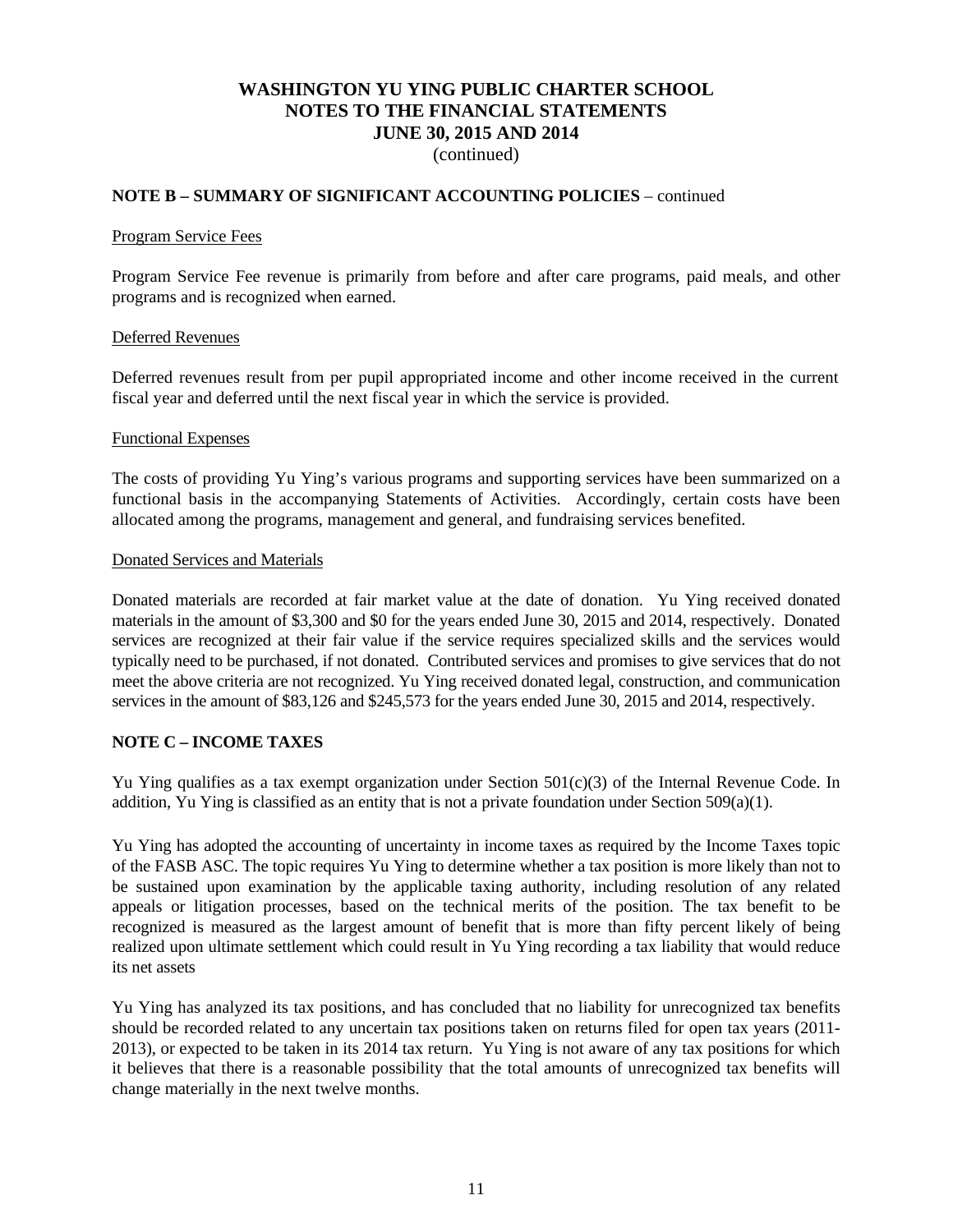(continued)

### **NOTE D – PROPERTY AND EQUIPMENT**

The following is a summary of property and equipment at June 30:

|                                  | 2015             | 2014 |            |  |
|----------------------------------|------------------|------|------------|--|
| Land                             | \$<br>3,070,000  | \$   | 3,070,000  |  |
| <b>Building</b>                  | 14,118,736       |      | 11,318,308 |  |
| Furniture and equipment          | 352,195          |      | 297,871    |  |
| Computer equipment               | 291,966          |      | 196,246    |  |
| Equipment under capital lease    | 47,824           |      |            |  |
|                                  | 17,880,721       |      | 14,882,425 |  |
| Less: allowance for depreciation | 1,583,415        |      | 1,126,812  |  |
|                                  | 16,297,306       |      | 13,755,613 |  |
| Construction in progress         | 6,348            |      | 819,050    |  |
| Property and equipment, net      | \$<br>16,303,654 | \$   | 14,574,663 |  |

Construction in progress includes on-going renovation, construction, and building improvement projects at Yu Ying as of June 30, 2015 and 2014. During fiscal year 2016, renovation and construction of the building was completed. Depreciation expense for the years ended June 30, 2015 and 2014 was \$456,465 and \$385,589, respectively. During 2015, Yu Ying entered into a capital lease for copier equipment. Accumulated depreciation includes accumulated amortization of capital leased equipment in the amount of \$3,985 as of June 30, 2015. Amortization expense related to capital leased equipment was \$3,985 for the year ended June 30, 2015.

During 2015, Yu Ying capitalized interest of \$155,611 related to construction activities and is reported as a component of the building.

#### **NOTE E – UNAMORTIZED LOAN COSTS**

The following is a summary of unamortized loan costs as of June 30:

|                                                | 2015                | 2014 |                      |  |
|------------------------------------------------|---------------------|------|----------------------|--|
| Loan costs<br>Less: allowance for amortization | 261,929<br>(8, 541) |      | 414,065<br>(76, 951) |  |
| Unamortized loan costs, net                    | 253,388             |      | 337,114              |  |

Amortization expense for the years ended June 30, 2015 and 2014 was \$345,655 and \$25,965, respectively.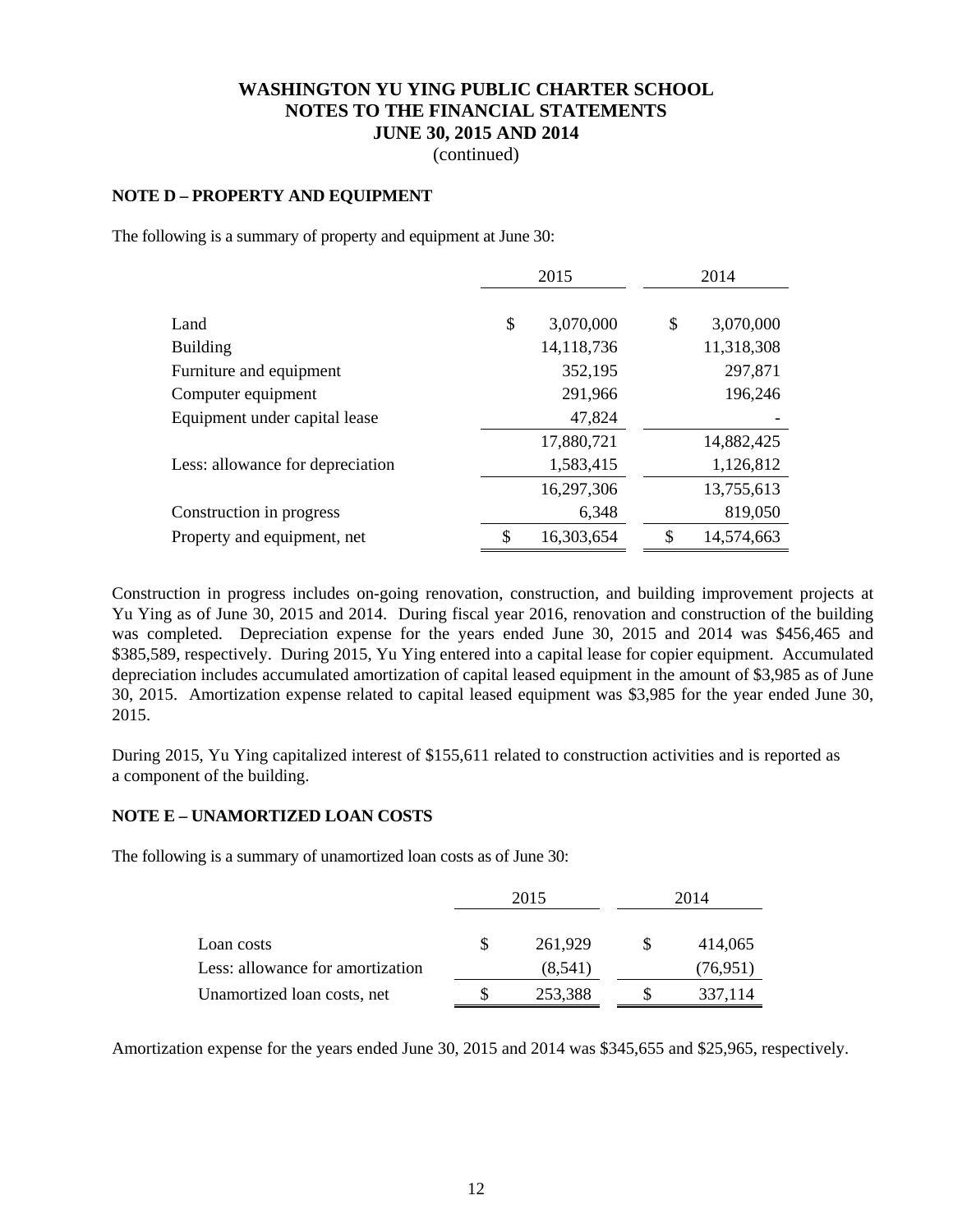(continued)

### **NOTE F – LONG-TERM DEBT**

#### Revenue Bonds

During February 2012, an outstanding construction line of credit balance with Eagle Bank was converted into tax-exempt District of Columbia Revenue Bonds, Series 2012, issued for \$10,275,000 ("Series 2012 Bond"). The Series 2012 Bond was collateralized by Yu Ying's real estate, Yu Ying's per pupil facility allowance, and all future unrestricted philanthropic pledges. The Series 2012 Bond was scheduled to mature March 1, 2037. The Series 2012 Bond payments were payable monthly and comprised of principal plus interest at 4.00% per annum through March 1, 2017. Prepayment of the Series 2012 Bond, in whole or in part, was subject to a redemption percentage and additional fees and expenses.

On October 1, 2014, the Series 2012 Bond agreement was amended and restated to make certain modifications to the terms of the Series 2012 Bonds and issue \$3,921,433 of tax-exempt District of Columbia Revenue Bonds, Series 2014 ("Series 2014 Bond"). The Series 2012 Bond, with a remaining principal balance of \$9,593,567, were purchased by the owner of the Series 2014 Bond. Due to the purchase of the Series 2012 Bond, Yu Ying incurred a prepayment fee of \$191,871 which is expensed in the accompanying Statements of Activities.

The Series 2014 Bond was issued to refinance existing debts, finance approved construction costs, and pay approved loan costs related to the tax-exempt debt.

The amended Series 2012 Bond and Series 2014 Bond (collectively, the "Bonds") are collateralized by all assets of Yu Ying located or used in connection with operations at Yu Ying's current location. The Bonds are scheduled to mature October 1, 2044, and are paid over a 23 year amortization schedule. Interest plus principal payments are due monthly at a variable rate of 78% of the one-month LIBOR rate plus 1.75%, adjusted monthly, through October 1, 2021. The variable interest rate, adjusted monthly, of subsequent periods will be determined by a market agent in accordance with the Bonds' documents.

#### Other Financing

On April 4, 2011, Yu Ying obtained a loan from the Charter Schools Development Corporation ("CSDC Loan") in the amount of \$800,000 to acquire the land and building. The CSDC Loan was payable in monthly interest payments at 6.50% per annum and annual accelerated principal payments. Annual accelerated principal payments were based on a formula of net cash flow defined by the loan agreement. The CSDC loan was scheduled to mature on April 1, 2017. The CSDC Loan was fully repaid from the proceeds of the Series 2014 Bond.

On May 20, 2011, Yu Ying obtained a loan from the Office of Public Charter School Financing and Support in the amount of \$2,000,000 ("PCSFS Loan") to renovate the land and building. The PCSFS Loan was payable in quarterly principal, plus annual accelerated principal, plus interest payments at 4.00% per annum through April 1, 2017. Annual accelerated principal payments were based on a formula of net cash flow defined by the loan agreement. PCSFS provided a \$700,000 debt service enhancement guaranty in favor of Eagle Bank, which was scheduled to terminate during February 2017. The PCSFS Loan was fully repaid from the proceeds of the Series 2014 Bond.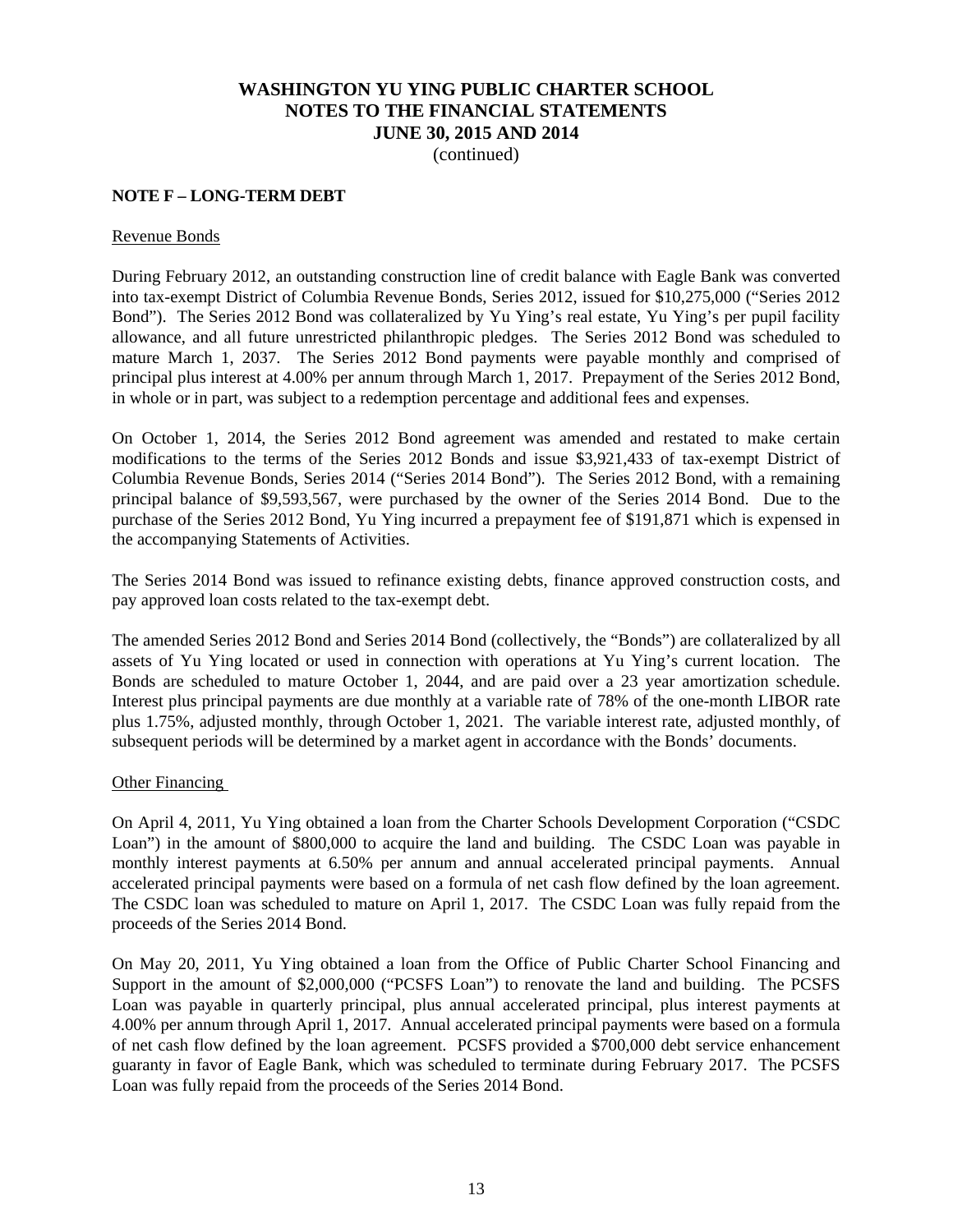(continued)

### **NOTE F – LONG-TERM DEBT** – continued

The collateral for the CSDC Loan and PCSFS Loan was a second lien (on a parity with the security for the PCSFS Loan and CSDC Loan, respectively) on the real estate, subordinate assignment to the Per Pupil Facility allowance, and subordinate priority UCC lien on all fixed assets of Yu Ying.

The debt agreements contain certain restrictive, financial, and nonfinancial covenants. In the opinion of management, Yu Ying has complied with the required covenants for 2015 and 2014.

#### Derivative Instrument

Yu Ying entered into an interest rate swap agreement effective October 3, 2014 with a termination date of October 1, 2021. The interest rate swap instrument, which has been designated as a cash flow hedge, was not determined to be fully effective. Yu Ying's interest rate swap has a notional amount of \$6,757,500, which is one half of the outstanding debt principal at October 1, 2014. Under the interest rate swap agreement, Yu Ying is to pay a fixed rate of 3.64% per annum on a monthly basis, while receiving a variable rate of 78% of the one-month LIBOR rate plus 1.75%, adjusted monthly. Subject to the terms of the agreement, upon an event of default or termination, the non-defaulting party has the option to terminate the agreement prior to the termination date.

Net settlement payments, which are made monthly, are recorded as interest expense in the accompanying financial statements. The fair value of the interest rate swap as of June 30, 2015 is a liability of \$198,350. Changes in the fair value of the interest rate swap are reported in the Statement of Activities.

The following summarizes long-term debt as of June 30:

|                                                                                                     | 2015             |    | 2014       |
|-----------------------------------------------------------------------------------------------------|------------------|----|------------|
| District of Columbia Revenue Bonds (Washington Yu Ying<br>Public Charter School Issue) Series 2012  | \$<br>9,410,903  | S  | 9,700,898  |
| District of Columbia Revenue Bonds (Washington Yu Ying)<br>Public Charter School Issue) Series 2014 | 3,846,769        |    |            |
| <b>Charter Schools Development Corporation</b>                                                      |                  |    | 708,531    |
| <b>Public Charter School Financing and Support</b>                                                  |                  |    | 1,623,496  |
| Total                                                                                               | 13,257,672       |    | 12,032,925 |
| Less: current maturity                                                                              | (394, 664)       |    | (780, 495) |
|                                                                                                     |                  |    |            |
| Total long-term debt, net of current portion                                                        | \$<br>12,863,008 | \$ | 11,252,430 |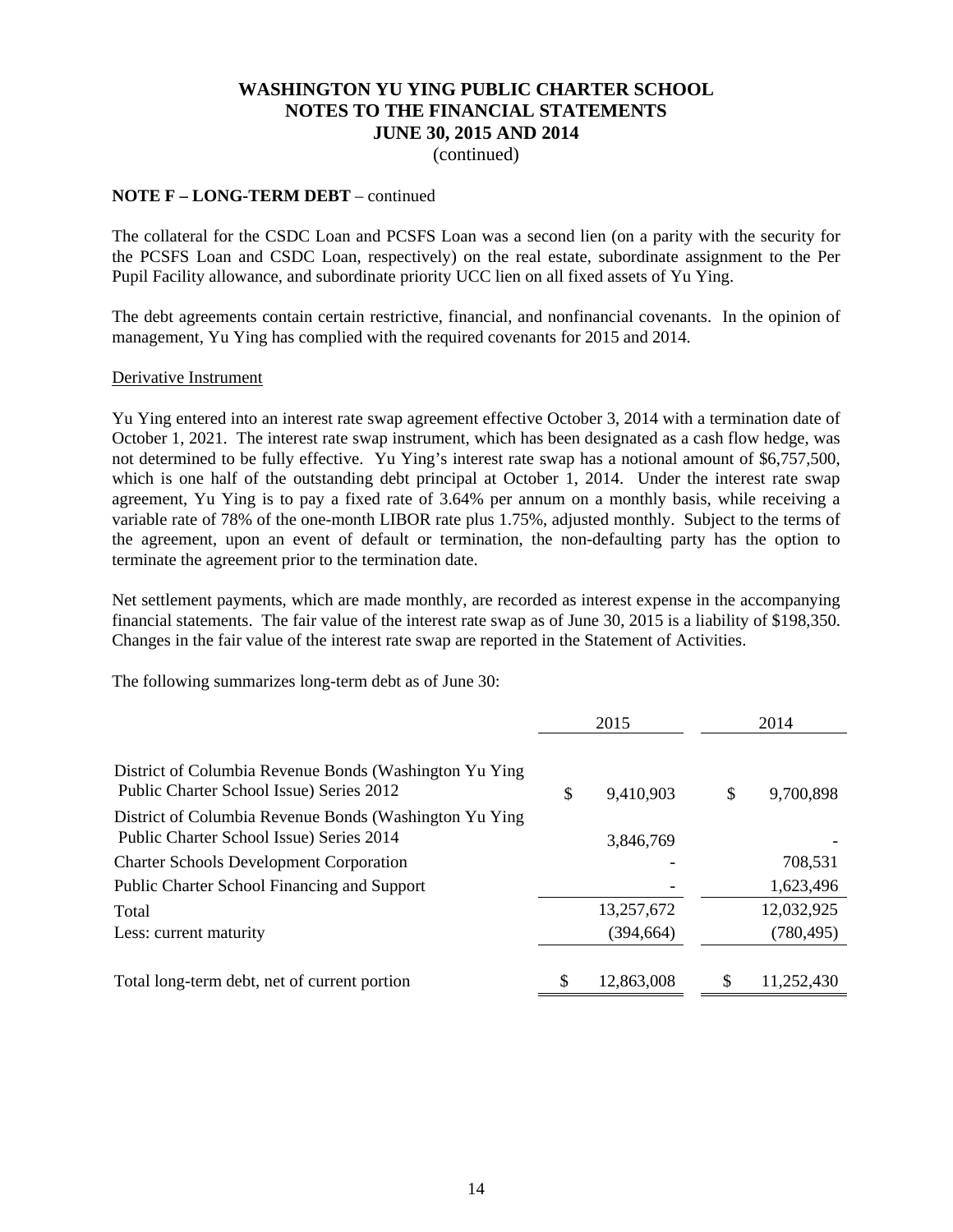(continued)

### **NOTE F – LONG-TERM DEBT** – continued

Aggregate annual maturities of the debt are as follows for the years ending June 30:

| 2016       | \$ | 394,664    |
|------------|----|------------|
| 2017       |    | 409,000    |
| 2018       |    | 424,672    |
| 2019       |    | 440,000    |
| 2020       |    | 454,332    |
| Thereafter |    | 11,135,004 |
|            |    |            |
| Total      | S  | 13,257,672 |

## **NOTE G – FAIR VALUE MEASUREMENTS**

Fair value, as defined in the fair value measurement accounting guidance, is the price that would be received to sell an asset or paid to transfer a liability in an orderly transaction between market participants at the measurement date, or exit price.

The guidance on fair value measurement accounting requires that Yu Ying make assumptions market participants would use in pricing an asset or liability based on the best information available. Yu Ying considers factors that were not previously measured when determining the fair value of financial instruments. These factors include nonperformance risk (the risk that the obligation will not be fulfilled) and credit risk, of the reporting entity (for liabilities) and of the counterparty (for assets). The fair value measurement guidance prohibits inclusion of transaction costs and any adjustments for blockage factors in determining the instruments' fair value. The principal or most advantageous market should be considered from the perspective of the reporting entity.

Fair value, where available, is based on observable quoted market prices. Where observable prices or inputs are not available, several valuation models and techniques are applied. These models and techniques attempt to maximize the use of observable inputs and minimize the use of unobservable inputs. The process involves varying levels of management judgment, the degree of which is dependent on the price transparency of the instruments or market and the instruments' complexity.

To increase consistency and enhance disclosure of the fair value of financial instruments, the fair value measurement accounting guidance established a fair value of inputs to the valuation technique, into a three-level fair value hierarchy. A financial instrument's level within the fair value hierarchy is based on the lowest level of input significant to the fair value measurement, where level 1 is the highest and level 3 is the lowest. The three levels are defined as follows:

Level 1 – Observable inputs such as quoted prices in active markets. Active markets are those in which transactions for the asset or liability occur with sufficient frequency and volume to provide pricing information on an ongoing basis.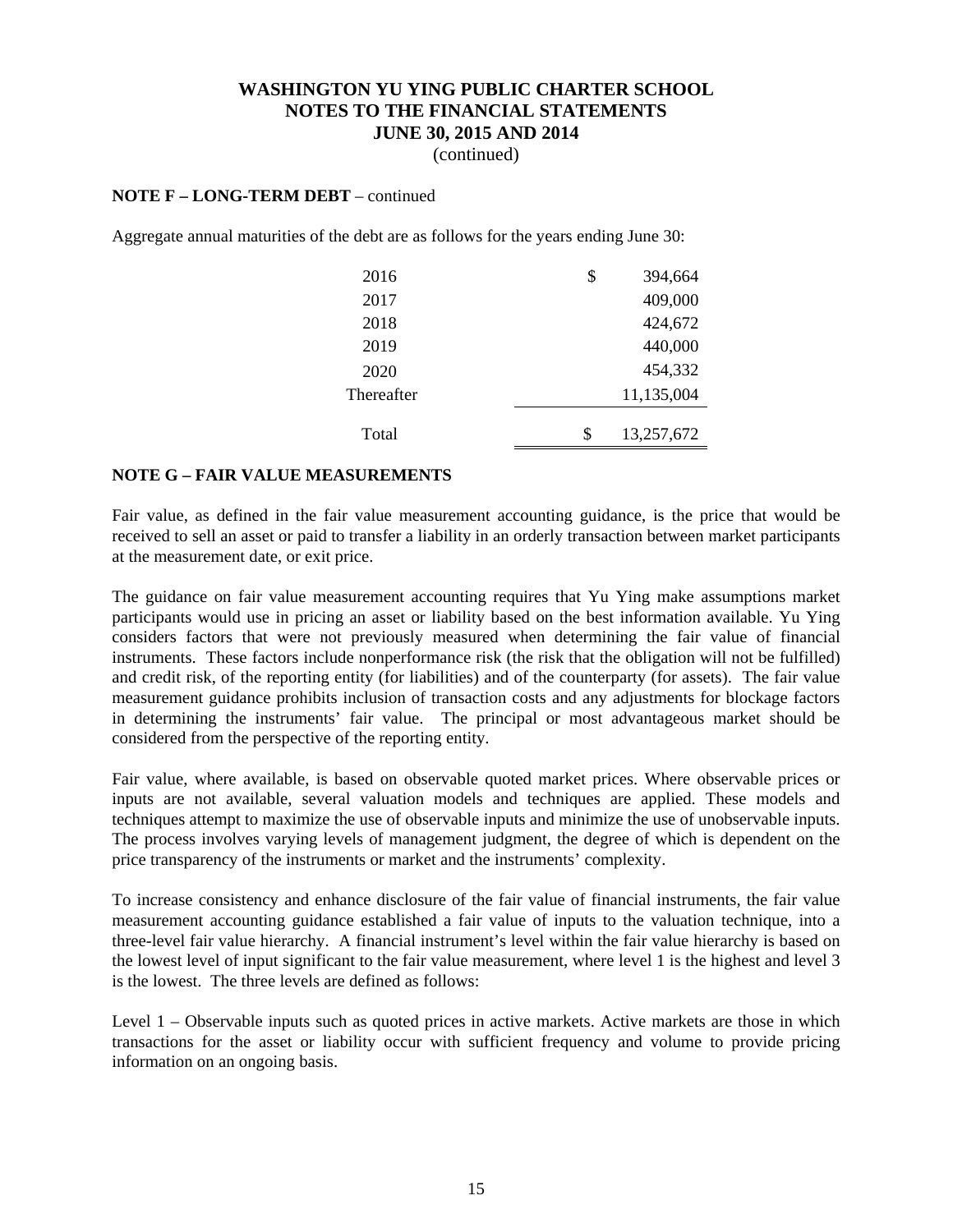(continued)

### **NOTE G – FAIR VALUE MEASUREMENTS** – (continued)

Level 2 – Inputs other than quoted prices in active markets that are either directly or indirectly observable. These include quoted market prices for similar assets or liabilities, quoted market prices for identical or similar assets in markets that are not active, adjusted quoted market prices, inputs from observable data such as interest rate and yield curves, volatilities or default rates observable at commonly quoted intervals or inputs derived from observable market data by correlation or other means.

Level 3 – These are investments where values are based on prices or valuation techniques that require inputs that are both unobservable and significant to the overall fair value measurement. These inputs reflect certain assumptions by management about the assumptions market participants would use in pricing the investments. These investments include non-readily marketable securities that do not have an active market.

The fair value of Yu Ying's interest rate swap (level 3) is based on a calculated mathematical approximation of market values derived from proprietary models of a third party specialist. These valuations are determined on mid market basis and do not include bid/offered spread that would be reflected in an actual price quotation. These valuations and models rely on certain assumptions regarding past, present, and future market conditions.

The following table summarizes the activity for fair value measurements of assets (liabilities) using significant unobservable inputs (level 3):

|                               | 2015 |            |  |  |
|-------------------------------|------|------------|--|--|
| Fair value, beginning of year |      |            |  |  |
| Changes in interest rate swap |      | (198,350)  |  |  |
| Fair value, end of year       |      | (198, 350) |  |  |

#### **NOTE H – TEMPORARILY RESTRICTED NET ASSETS**

Temporarily restricted net assets are restricted for the following purposes as of June 30:

|                                              |    | 2015   |   | 2014    |  |
|----------------------------------------------|----|--------|---|---------|--|
| Technology                                   | \$ | 48,024 | S | 89,563  |  |
| Mandarin immersion early childhood education |    |        |   | 60,260  |  |
| Other                                        |    | 3,975  |   | 1,576   |  |
| Total                                        | \$ | 51,999 |   | 151,399 |  |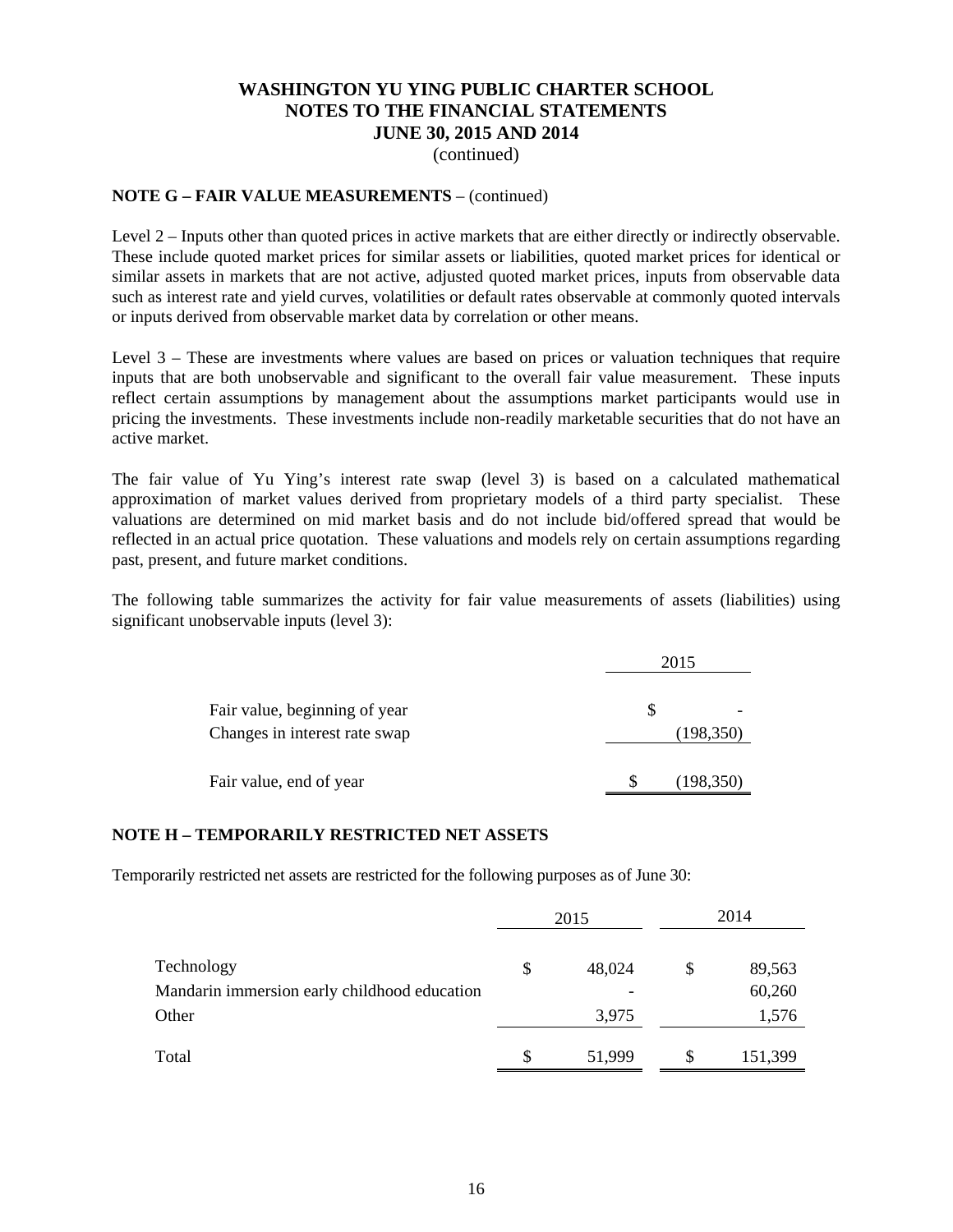(continued)

#### **NOTE I – DISTRICT OF COLUMBIA PUBLIC CHARTER SCHOOL BOARD CONTRACT**

Yu Ying has been approved by the District of Columbia Public Charter School Board to operate a charter school in the District of Columbia. The original contract, dated January 10, 2008, was amended on December 17, 2012. The amendment allows Yu Ying the ability to enroll students in additional grades through a contract with a management company, District of Columbia International School**.** The contract provides for a 15 year charter unless sooner terminated in accordance with the contract.

#### **NOTE J – RETIREMENT PLAN**

During January 2014, a qualified 401(k) Plan was established for eligible employees after one year of employment. Prior to the 401(k) Plan, Yu Ying offered a Simple IRA Plan to eligible employees after one year of service. Both the Simple IRA and the 401(k) Plans allow the participants to make voluntary contributions up to the maximum amount allowable by the Internal Revenue Code. Yu Ying matches the employee's contribution up to 3% of the employee's salary, subject to a vesting schedule. Total expenses related to the Plans for the years ended June 30, 2015 and 2014 totaled \$74,592 and \$53,770, respectively.

#### **NOTE K – CONCENTRATIONS**

Yu Ying is dependent on per-pupil funding from the District of Columbia Public School System, as authorized by the District of Columbia Public Charter School Board. During the years ended June 30, 2015 and 2014, 85% and 83% of total support was provided by per-pupil funding, respectively.

Yu Ying maintains its cash in several financial institutions. The cash balances are insured by the Federal Deposit Insurance Corporation ("FDIC") up to \$250,000. Yu Ying's cash routinely exceeds the FDIC limit. Management does not believe Yu Ying is exposed to any significant credit risk on its cash and cash equivalents.

### **NOTE L – AVERAGE COST PER STUDENT**

For the years ended June 30, 2015 and 2014 the average cost per student was \$17,132 and \$15,191, respectively. This is calculated by dividing total noncapital expenditures, by Yu Ying's full-time student enrollment.

#### **NOTE M - SUBSEQUENT EVENTS**

As required by the Subsequent Events topic of the FASB Accounting Standards Codification, management evaluated subsequent events through the date of the auditor's report, which is the date these financial statements were available to be issued. There were no material subsequent events that required recognition or additional disclosure in these financial statements.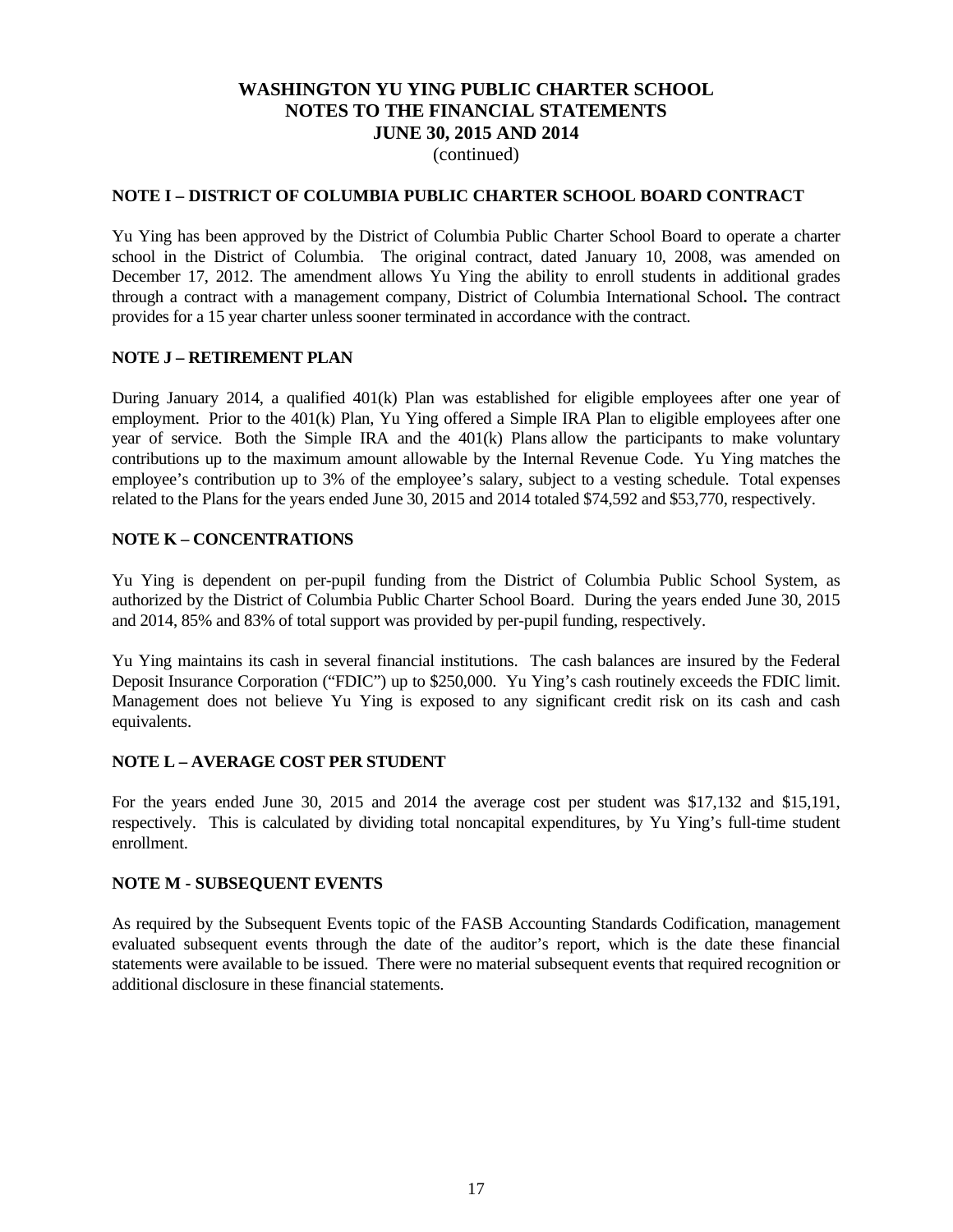

1730 Rhode Island Avenue, NW Suite 800 Washington, DC 20036 (202) 296-3306 Fax: (202) 296-0059

## **INDEPENDENT AUDITOR'S REPORT ON INTERNAL CONTROL OVER FINANCIAL REPORTING AND ON COMPLIANCE AND OTHER MATTERS BASED ON AN AUDIT OF FINANCIAL STATEMENTS PERFORMED IN ACCORDANCE WITH** *GOVERNMENT AUDITING STANDARDS*

Board of Directors Washington Yu Ying Public Charter School Washington, DC

We have audited, in accordance with the auditing standards generally accepted in the United States of America and the standards applicable to the financial audits contained in the *Government Auditing Standards* issued by the Comptroller General of the Untied States, the financial statements of the Washington Yu Ying Public Charter School (a nonprofit organization) ("Yu Ying"), which comprise the statements of financial position as of June 30, 2015, and the related statements of activities, functional expenses, and cash flows, for the year then ended, and the related notes to the financial statements, and have issued our report thereon dated October 15, 2015.

#### **Internal Control Over Financial Reporting**

In planning and performing our audit of the financial statements, we considered Yu Ying's internal control over financial reporting (internal control) to determine the audit procedures that are appropriate in the circumstances for the purpose of expressing our opinions on the financial statements, but not for the purpose of expressing an opinion on the effectiveness of Yu Ying's internal control. Accordingly, we do not express an opinion on the effectiveness of Yu Ying's internal control.

A *deficiency in internal control* exists when the design or operation of a control does not allow management or employees, in the normal course of performing their assigned functions, to prevent, or detect and correct misstatements on a timely basis. A *material weakness* is a deficiency, or a combination of deficiencies, in internal control such that there is a reasonable possibility that a material misstatement of the entity's financial statements will not be prevented, or detected and corrected on a timely basis. A *significant deficiency* is a deficiency, or a combination of deficiencies, in internal control that is less severe than a material weakness, yet important enough to merit attention by those charged with governance.

Our consideration of internal control over financial reporting was for the limited purpose described in the first paragraph of this section and was not designed to identify all deficiencies in internal control over financial reporting that might be material weaknesses or significant deficiencies. Given these limitations, during our audit we did not identify any deficiencies in internal control that we consider to be material weaknesses. However, material weaknesses may exist that have not been identified.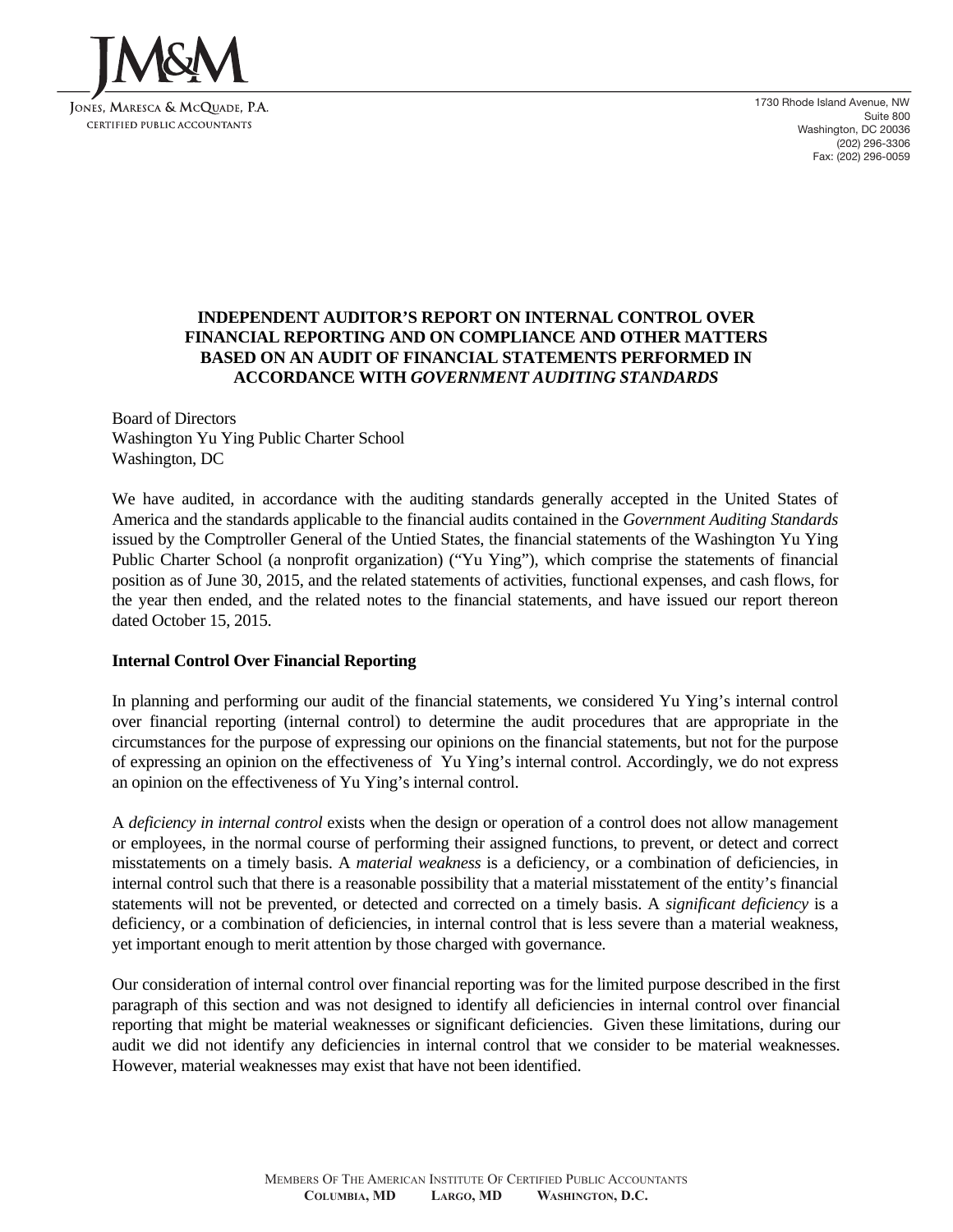### **Compliance and Other Matters**

As part of obtaining reasonable assurance about whether Yu Ying's financial statements are free of material misstatement, we performed tests of its compliance with certain provisions of laws, regulations, contracts, and grant agreements, noncompliance with which could have a direct and material effect on the determination of financial statement amounts. However, providing an opinion on compliance with those provisions was not an objective of our audit, and accordingly, we do not express such an opinion. The results of our tests disclosed no instances of noncompliance that are required to be reported under *Government Auditing Standards*.

#### **Purpose of this Report**

The purpose of this report is solely to describe the scope of our testing of internal control and compliance and the results of that testing, and not to provide an opinion on the effectiveness of the entity's internal control or on compliance. This report is an integral part of an audit preformed in accordance with *Government Auditing Standards* in considering the entity's internal control and compliance. Accordingly, this communication is not suitable for any other purpose.

Jam Marma & M'amade PA

Washington, DC October 15, 2015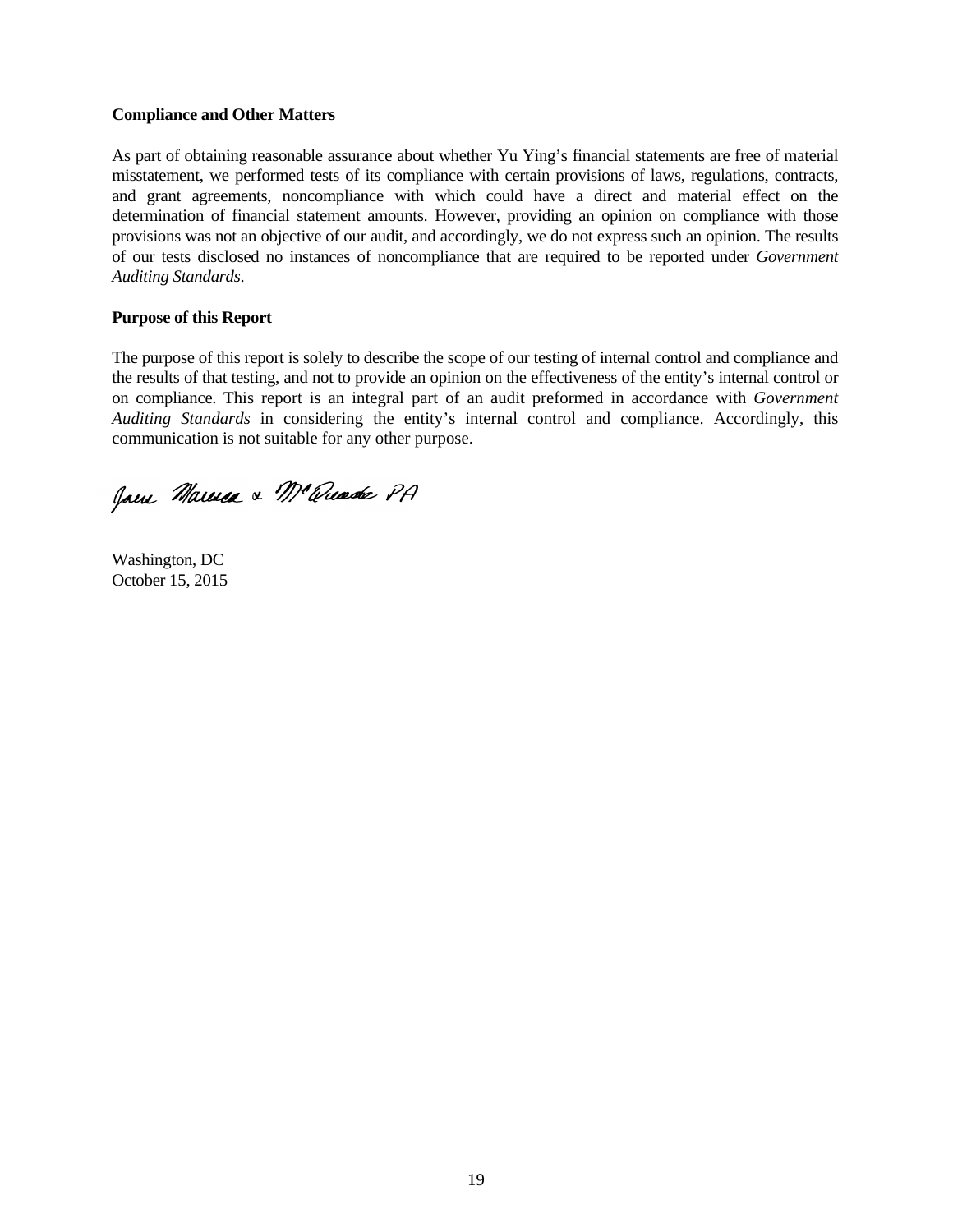

1730 Rhode Island Avenue, NW Suite 800 Washington, DC 20036 (202) 296-3306 Fax: (202) 296-0059

## **INDEPENDENT AUDITOR'S REPORT ON COMPLIANCE FOR EACH MAJOR PROGRAM AND ON INTERNAL CONTROL OVER COMPLIANCE REQUIRED BY OMB CIRCULAR A-133**

Board of Directors Washington Yu Ying Public Charter School Washington, DC

### **Report on Compliance for Each Major Federal Program**

We have audited Washington Yu Ying Public Charter School's ("Yu Ying") compliance with the types of compliance requirements described in the *OMB Circular A-133 Compliance Supplement* that could have a direct and material effect on each of Yu Ying's major federal programs for the year ended June 30, 2015. Yu Ying's major federal programs are identified in the summary of auditor's results section of the accompanying schedule of findings and questioned costs.

#### **Management's Responsibility**

Management is responsible for compliance with the requirements of laws, regulations, contracts, and grants applicable to its federal programs.

#### **Auditor's Responsibility**

Our responsibility is to express an opinion on compliance for each of Yu Ying's major federal programs based on our audit of the types of compliance requirements referred to above. We conducted our audit of compliance in accordance with auditing standards generally accepted in the United States of America; the standards applicable to financial audits contained in *Government Auditing Standards*, issued by the Comptroller General of the United States; and OMB Circular A-133, *Audits of States, Local Governments, and Non-Profit Organizations*. Those standards and OMB Circular A-133 require that we plan and perform the audit to obtain reasonable assurance about whether noncompliance with the types of compliance requirements referred to above that could have a direct and material effect on a major federal program occurred. An audit includes examining, on a test basis, evidence about Yu Ying's compliance with those requirements and performing such other procedures as we considered necessary in the circumstances.

We believe that our audit provides a reasonable basis for our opinion on compliance for each major federal program. However, our audit does not provide a legal determination of Yu Ying's compliance.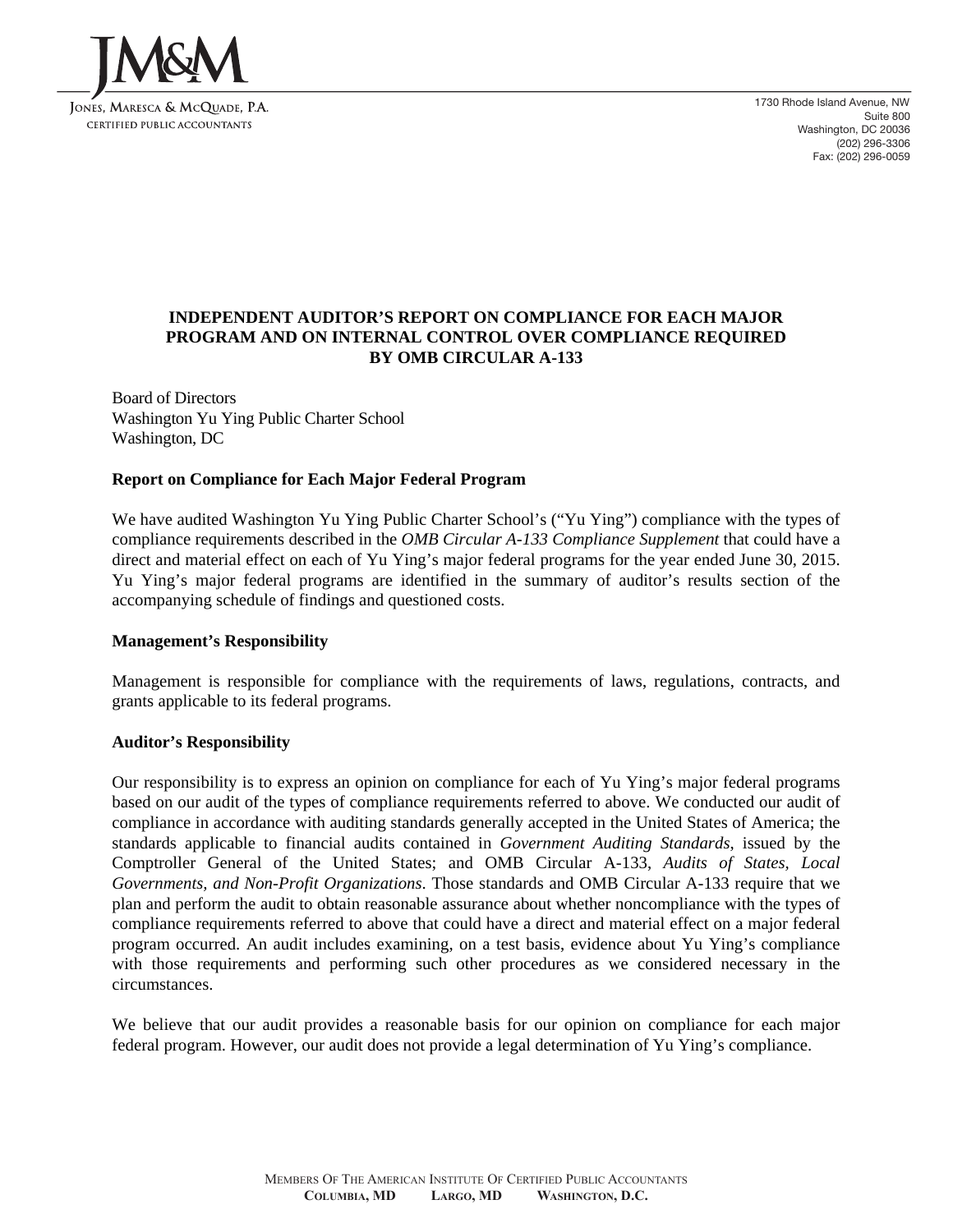### **Opinion on Each Major Federal Program**

In our opinion, Yu Ying complied, in all material respects, with the types of compliance requirements referred to above that could have a direct and material effect on each of its major federal programs for the year ended June 30, 2015.

### **Report on Internal Control over Compliance**

Management of Yu Ying is responsible for establishing and maintaining effective internal control over compliance with the types of compliance requirements referred to above. In planning and performing our audit of compliance, we considered Yu Ying's internal control over compliance with the types of requirements that could have a direct and material effect on each major federal program to determine the auditing procedures that are appropriate in the circumstances for the purpose of expressing an opinion on compliance for each major federal program and to test and report on internal control over compliance in accordance with OMB Circular A-133, but not for the purpose of expressing an opinion on the effectiveness of internal control over compliance. Accordingly, we do not express an opinion on the effectiveness of Yu Ying's internal control over compliance.

A *deficiency in internal control over compliance* exists when the design or operation of a control over compliance does not allow management or employees, in the normal course of performing their assigned functions, to prevent, or detect and correct, noncompliance with a type of compliance requirement of a federal program on a timely basis. A *material weakness in internal control over compliance* is a deficiency, or combination of deficiencies, in internal control over compliance, such that there is a reasonable possibility that material noncompliance with a type of compliance requirement of a federal program will not be prevented, or detected and corrected, on a timely basis. A *significant deficiency in internal control over compliance* is a deficiency, or a combination of deficiencies, in internal control over compliance with a type of compliance requirement of a federal program that is less severe than a material weakness in internal control over compliance, yet important enough to merit attention by those charged with governance.

Our consideration of internal control over compliance was for the limited purpose described in the first paragraph of this section and was not designed to identify all deficiencies in internal control over compliance that might be material weaknesses or significant deficiencies. We did not identify any deficiencies in internal control over compliance that we consider to be material weaknesses. However, material weaknesses may exist that have not been identified.

The purpose of this report on internal control over compliance is solely to describe the scope of our testing of internal control over compliance and the results of that testing based on the requirements of OMB Circular A-133. Accordingly, this report is not suitable for any other purpose.

Jam Marcesa & Ma Quade PA

Washington, DC October 15, 2015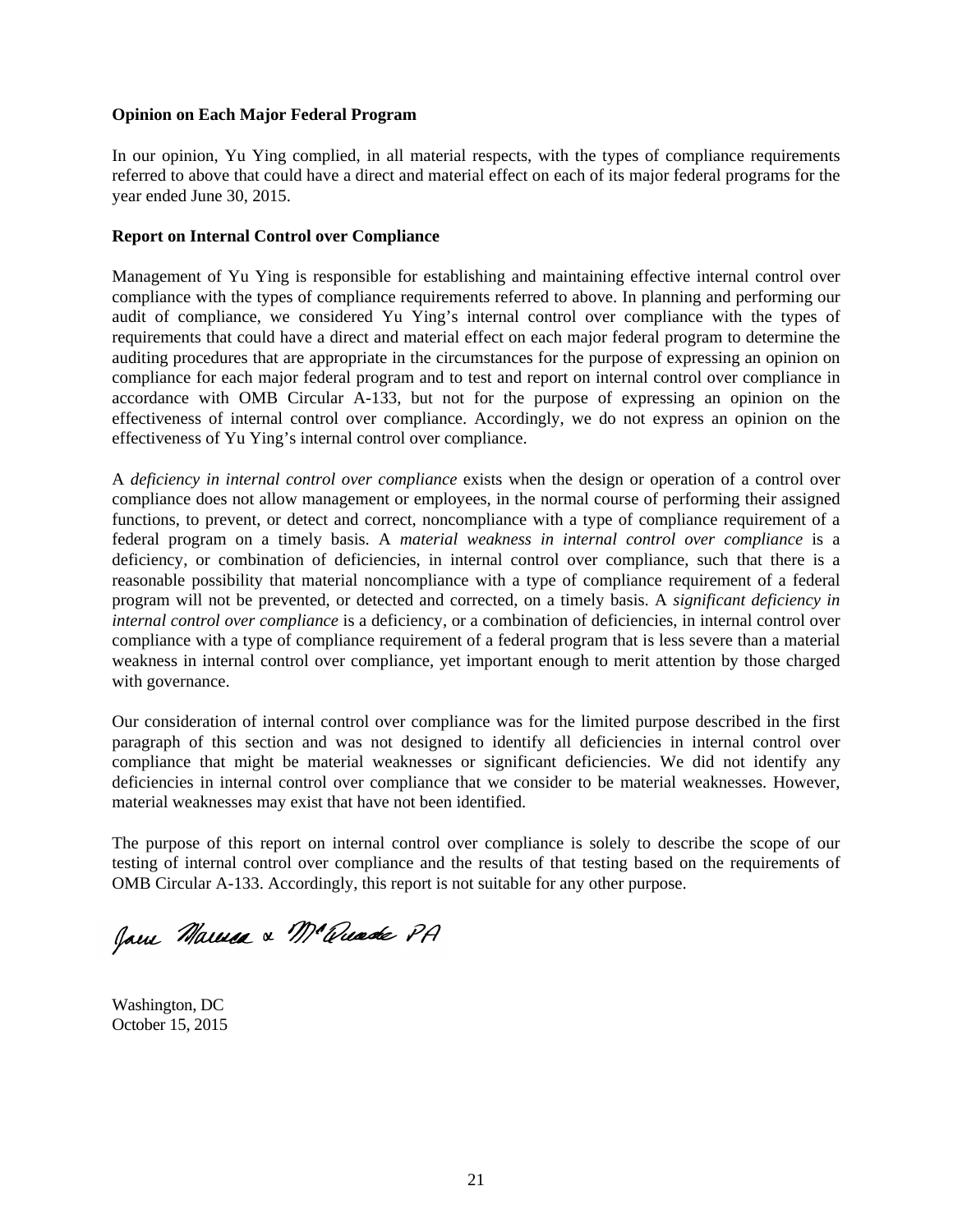#### **WASHINGTON YU YING PUBLIC CHARTER SCHOOL SCHEDULE OF EXPENDITURES OF FEDERAL AWARDS FOR THE YEAR ENDED JUNE 30, 2015**

|                                                      | Grant               |                       |                                |         |
|------------------------------------------------------|---------------------|-----------------------|--------------------------------|---------|
| <b>Federal Grantor/Pass Through Grantor/</b>         | <b>Federal CFDA</b> | <b>Identification</b> | Federal<br><b>Expenditures</b> |         |
| <b>Program or Cluster Title</b>                      | <b>Number</b>       | <b>Number</b>         |                                |         |
|                                                      |                     |                       |                                |         |
| <b>U.S. Department of Education</b>                  |                     |                       |                                |         |
| Pass Through from District of Columbia Office of the |                     |                       |                                |         |
| <b>State Superintendent of Education (OSSE)</b>      |                     |                       |                                |         |
| Improving Teacher Quality State Grants               | 84.367              | 52367A                | \$                             | 20,722  |
| Race to the Top - ARRA                               | 84.395              | U370C120001           |                                | 92,589  |
| DC School Choice Incentive Program                   | 84.370              | U370C130001           |                                | 370,579 |
| <b>Special Education Cluster</b>                     |                     |                       |                                |         |
| Special Education Grants to States                   | 84.027              | 52027A                |                                | 55,586  |
| Special Education Preschool Grants                   | 84.173              | 52173A                |                                | 462     |
| Total U.S. Department of Education                   |                     |                       |                                | 539,938 |
|                                                      |                     |                       |                                |         |
| <b>U.S. Department of Agriculture</b>                |                     |                       |                                |         |
| Pass Through from District of Columbia Office of the |                     |                       |                                |         |
| <b>State Superintendent of Education (OSSE)</b>      |                     |                       |                                |         |
| <b>Child Nutrition Cluster</b>                       |                     |                       |                                |         |
| National School Lunch Program                        | 10.555              |                       |                                | 53,601  |
| National School Breakfast Program                    | 10.553              |                       |                                | 3,701   |
| Total U.S. Department of Agriculture                 |                     |                       |                                | 57,302  |
|                                                      |                     |                       |                                |         |
|                                                      |                     |                       |                                |         |
| <b>TOTAL EXPENDITURES OF FEDERAL AWARDS</b>          |                     |                       | \$                             | 597,240 |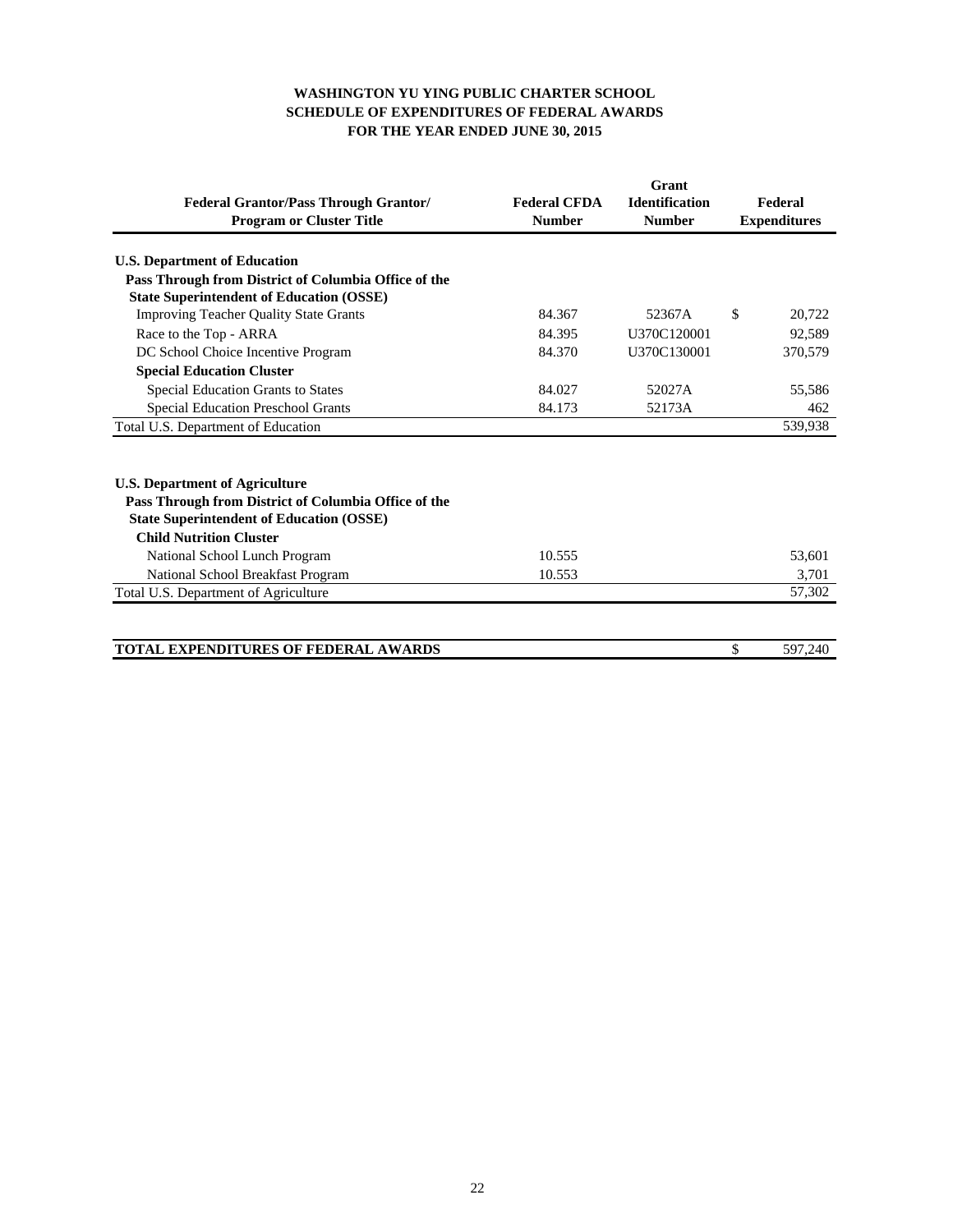## **WASHINGTON YU YING PUBLIC CHARTER SCHOOL NOTES TO THE SCHEDULE OF EXPENDITURES OF FEDERAL AWARDS FOR THE YEAR ENDED JUNE 30, 2015**

## **NOTE A – BASIS OF PRESENTATION**

The accompanying schedule of expenditures of federal awards (the Schedule) includes the federal grant activity of Washington Yu Ying Public Charter School, and is presented on the accrual basis of accounting. The information in this schedule is presented in accordance with the requirements of *OMB Circular A-133, Audits of States, Local Government, and Non-Profit Organizations*. Therefore some amounts presented in this schedule may differ from amounts presented in, or used in, the preparation of the basic financial statements.

## **NOTE B – SUMMARY OF SIGNIFICANT ACCOUNTING POLICIES**

Expenditures reported on the Schedule are reported on the accrual basis of accounting. Such expenditures are recognized following the cost principles in *OMB Circular A-122, Cost Principles for Non-Profit Organizations*, wherein certain types of expenditures are not allowable or limited as to reimbursements. Pass-through amounts, programs, agencies, and entity identifying numbers are presented where available.

## **NOTE C – SUBRECIPIENT AWARDS**

Of the federal expenditures presented in the Schedule \$195,118, under CFDA 84.370, were paid to a subrecipient.

## **NOTE D – RECONCILIATION TO THE FINANCIAL STATEMENTS**

Expenditures per the Schedule exclude \$4,844 of federal funds provided under the Federal Communications Commission E-Rate program, which are reported as federal entitlements and grant revenue in the statement of activities. Funding under the E-Rate program is considered to be federal funds, however, does not qualify as direct financial support, and therefore, is exempt from Single Audit requirements.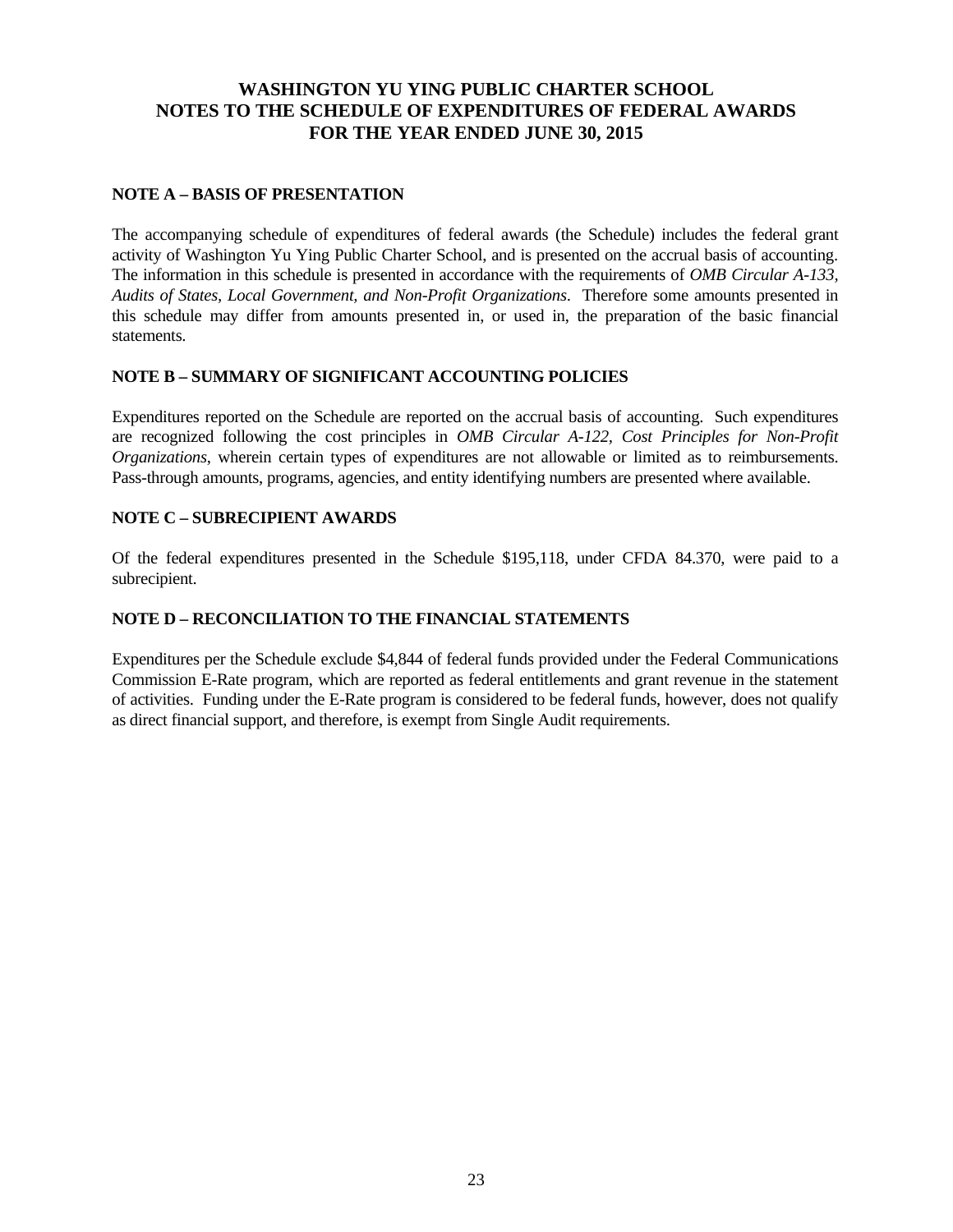# **WASHINGTON YU YING PUBLIC CHARTER SCHOOL SCHEDULE OF FINDINGS AND QUESTIONED COSTS FOR THE YEAR ENDED JUNE 30, 2015**

## **SECTION I - SUMMARY OF AUDITOR'S RESULTS**

#### *Financial Statements*

| Type of auditor's report issued                                                                                                          | Unmodified                         |  |
|------------------------------------------------------------------------------------------------------------------------------------------|------------------------------------|--|
| Internal control over financial reporting:<br>Material weakness(es) identified                                                           | N <sub>o</sub>                     |  |
| Significant deficiency(ies) identified that are not considered<br>to be material weaknesses reported                                     | None Reported                      |  |
| Noncompliance material to the financial statements noted                                                                                 | N <sub>o</sub>                     |  |
| Federal Awards                                                                                                                           |                                    |  |
| Internal control over major programs:                                                                                                    |                                    |  |
| Material weakness(es) identified<br>Significant deficiency(ies) identified that are not considered<br>to be material weaknesses reported | N <sub>o</sub><br>None Reported    |  |
| Type of auditor's report issued on compliance for major programs                                                                         | Unmodified                         |  |
| Any audit findings disclosed that are required to be reported in<br>accordance with Section 510(a) of OMB Circular A-133                 | N <sub>o</sub>                     |  |
| Major Program                                                                                                                            |                                    |  |
| Program or Cluster Title                                                                                                                 | DC School Choice Incentive Program |  |
| Federal CFDA Number                                                                                                                      | 84.370                             |  |
| Dollar threshold used to distinguish between type A and<br>type B programs:                                                              | \$300,000                          |  |
| Auditee qualified as low-risk auditee?                                                                                                   | N <sub>o</sub>                     |  |